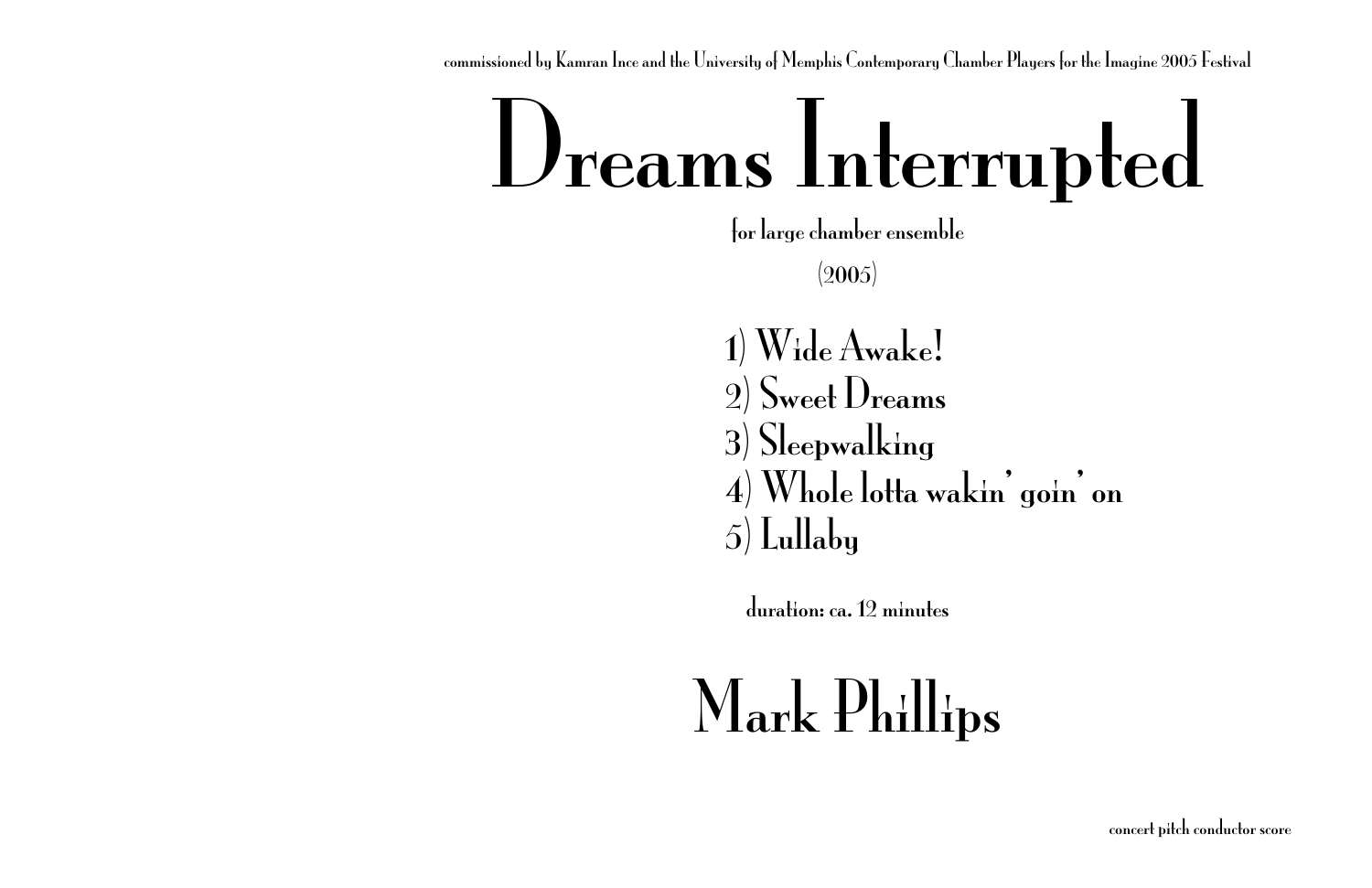# **Instrumentation**

| flute                                                                                 | list of percussion instruments by player:                                                                                                                                                                    |
|---------------------------------------------------------------------------------------|--------------------------------------------------------------------------------------------------------------------------------------------------------------------------------------------------------------|
| $B^{\flat}$ clarinet<br>saxophone (doubling $B^{\flat}$ tenor & $E^{\flat}$ baritone) | player 1:<br>chimes<br>$\tan$ - $\tan$ and/or suspended cymbal (could be shared with player 2)                                                                                                               |
| $B^{\flat}$ trumpet<br>trombone                                                       | plane 2:<br>marimba (standard size, no extended low range required), metal shaker,<br>2 bongos, 2 toms, 2 suspended cymbals, drum set                                                                        |
| tuba<br>2 percussionists (see list of instruments)<br>piano                           | Notes on percussion:<br>Drum set could be configured so that it included all player 2's instruments except<br>marimba and metal shaker.                                                                      |
| violin<br>viola                                                                       | Chimes may require additional muffling for the secco passages (mm. $1-49$ ), if simply<br>leaving the pedal up does not provide enough damping to create something<br>approximating a staccato articulation. |
| violoncello<br>double bass                                                            |                                                                                                                                                                                                              |

# ======================================================== Notes:

Score is in concert pitch except that the double bass staff will sound an 8ve lower. All grace notes occur before the beat.

Glissandi begin promptly and take up the full duration of the note. The exceptions to this rule occur in "Sleepwalking" where the trombonist can hold the starting note a little longer, perhaps closer to a portamento.

Cautionary accidentals are generously used throughout. In the event of a question, assume that accidentals carry throughout the measure, but not across bar lines or octaves. The following are all accelerando figures. A single number indicates the figure occupies one beat. If there is a ratio, the 2nd number indicates the number of beats for the figure.

## MO. 历历形 **JJJJJJ**

The following are all rallentando figures. A single number indicates the figure occupies one beat. If there is a ratio, the 2nd number indicates the number of beats for the figure.



The section entitled "Whole lotta wakin' goin' on" is not based on any specific song (its melodies and motives are mostly from "Wide Awake!"). But it does draw heavily on the style of the old Sun Records recordings from the 1950's — especially the shuffle beat, bass line, and of course the piano intro. Any performers unfamiliar with the style are encouraged to check out just about any up-tempo Sun recording from that era, especially ones that feature Jerry Lee Lewis (or Ike Turner, or Charlie Rich) on piano. It is important for the group's pianist, percussionist, and saxophonist to be comfortable with the style.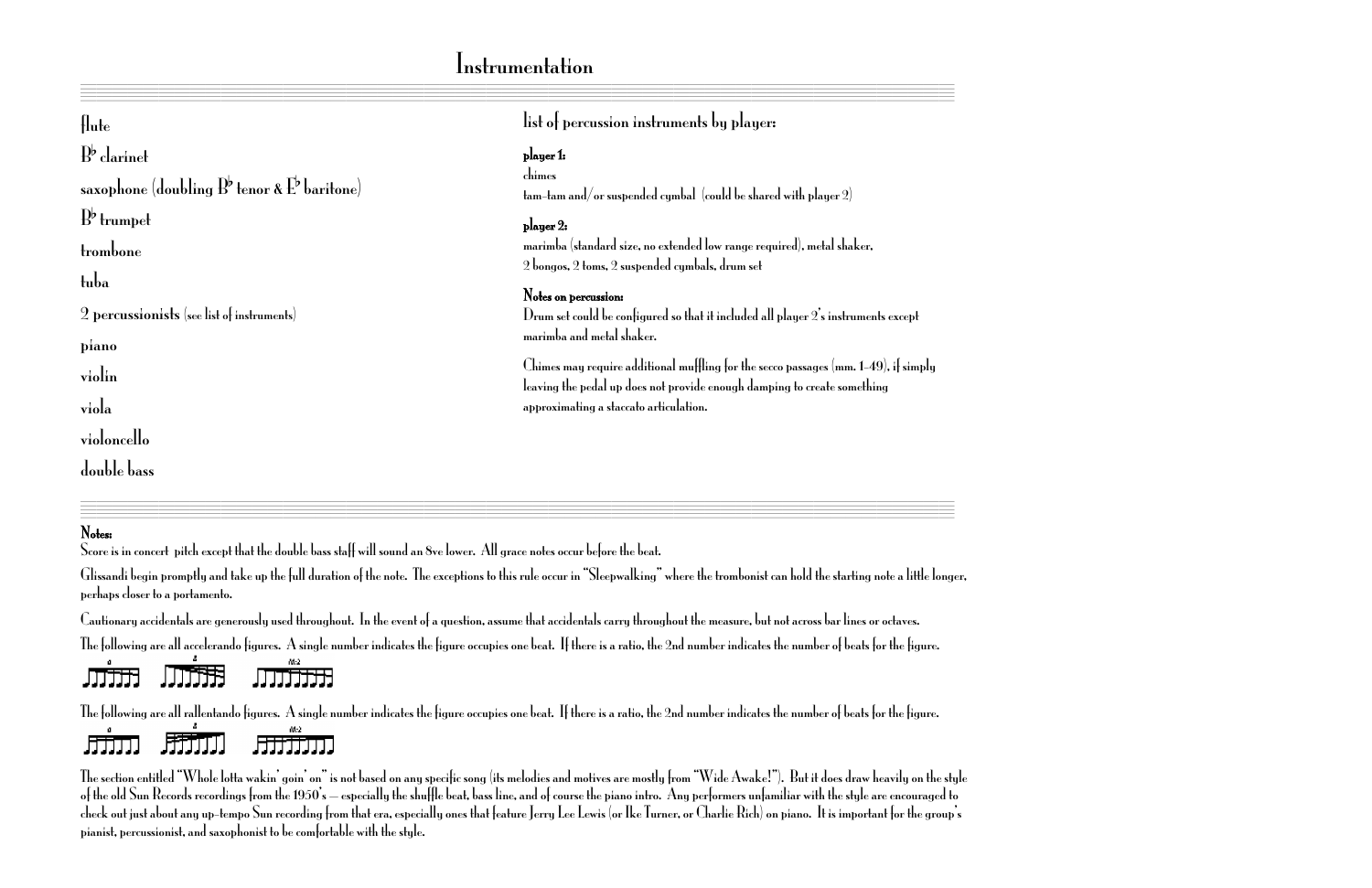

© 2005 by Mark Phillips

concert pitch score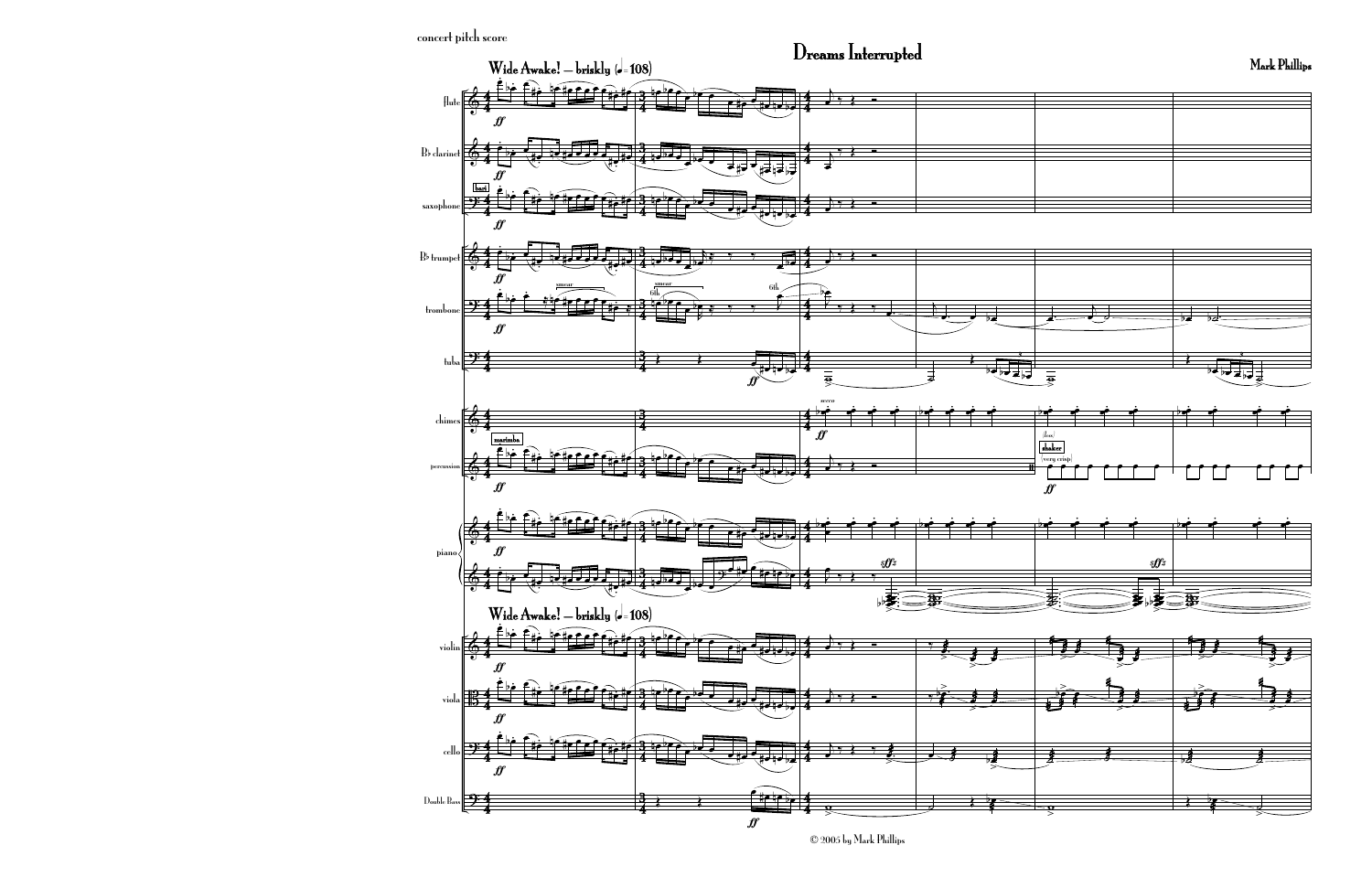

 $\begin{minipage}{.4\linewidth} \hspace*{-0.2cm} {\bf{D}reams\textcolor{red}{\bf{Interrupted}}} \end{minipage}$ 

 $\overline{2}$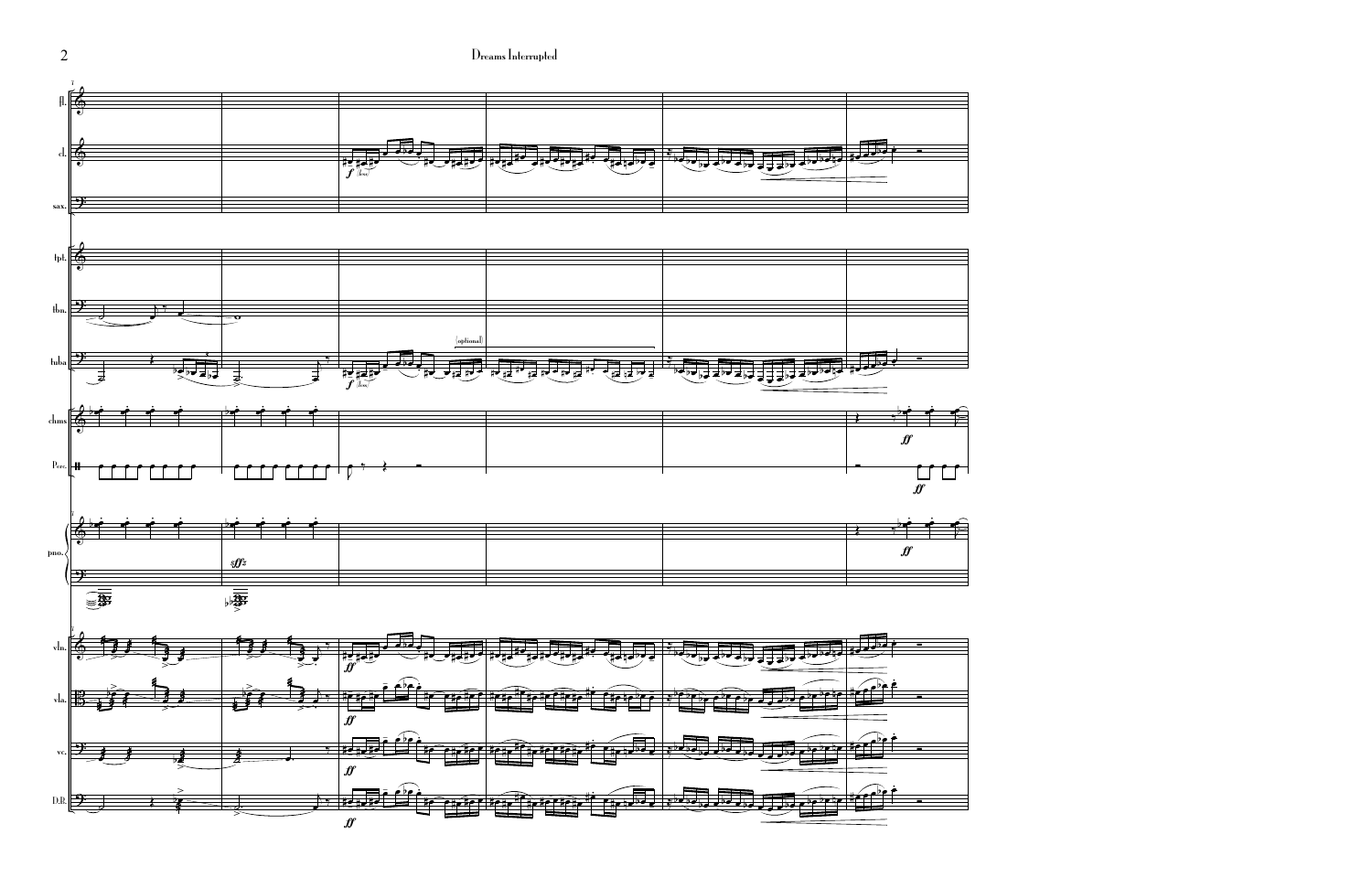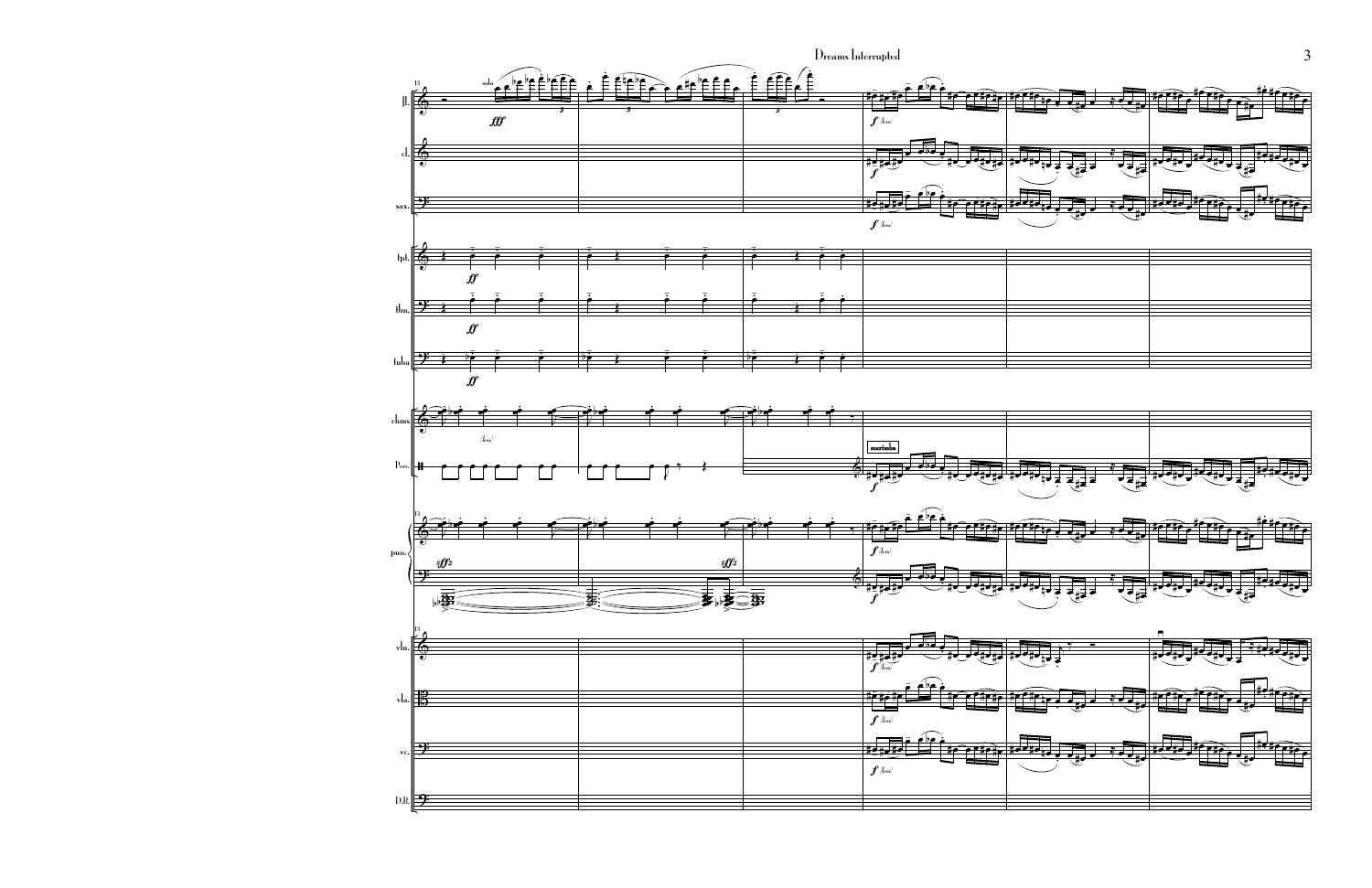

 $\overline{4}$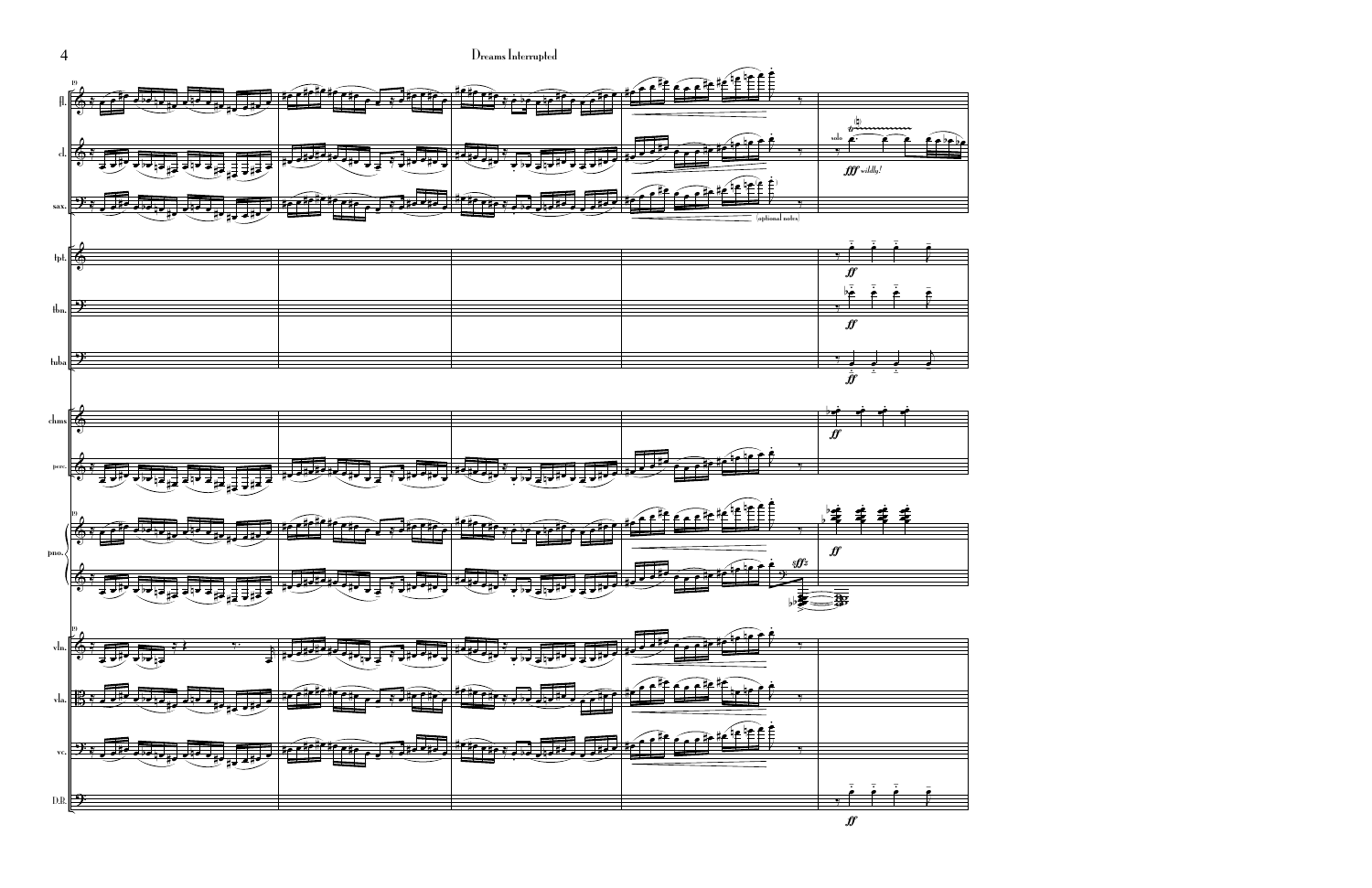Dreams Interrupted 5

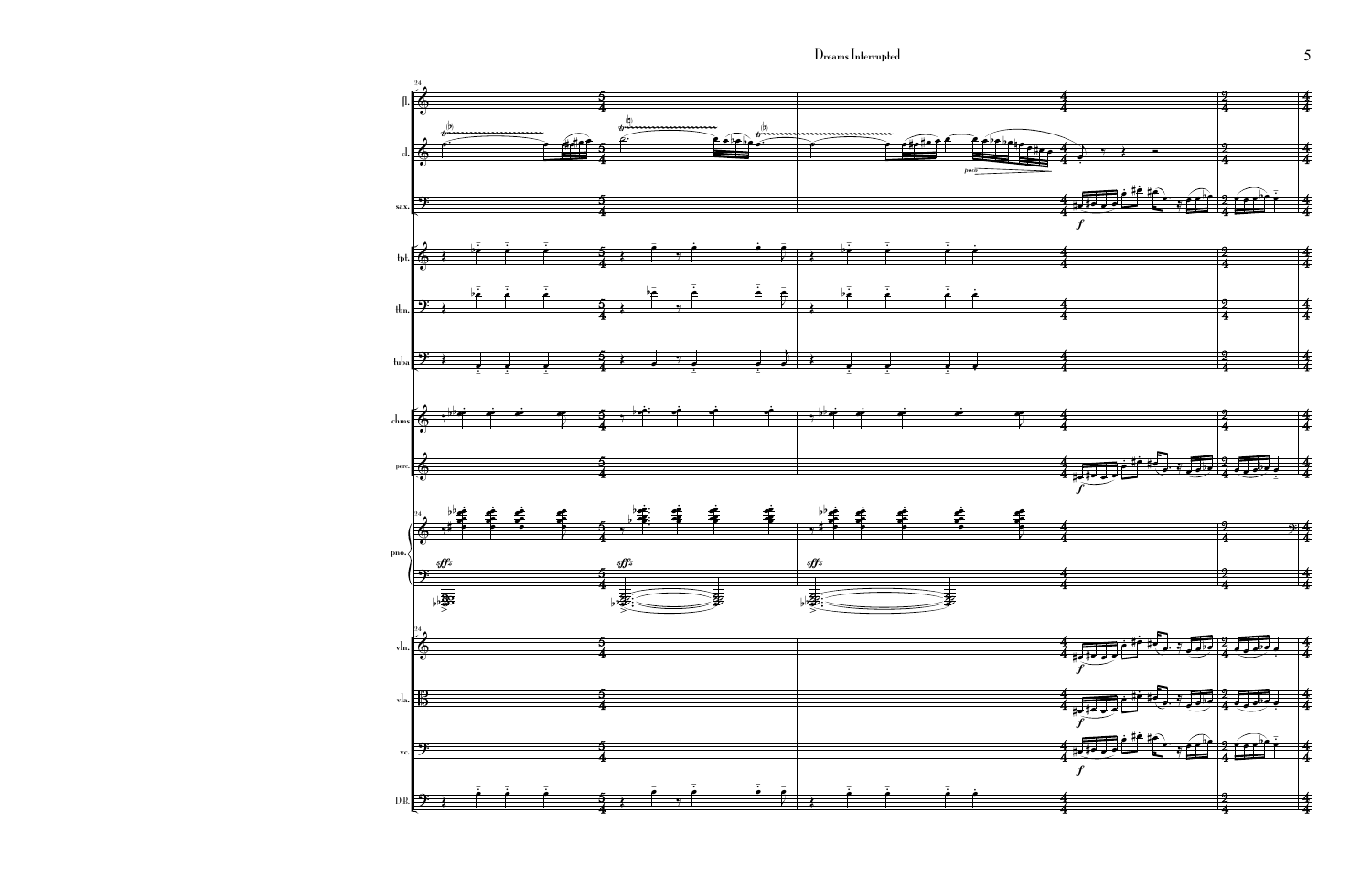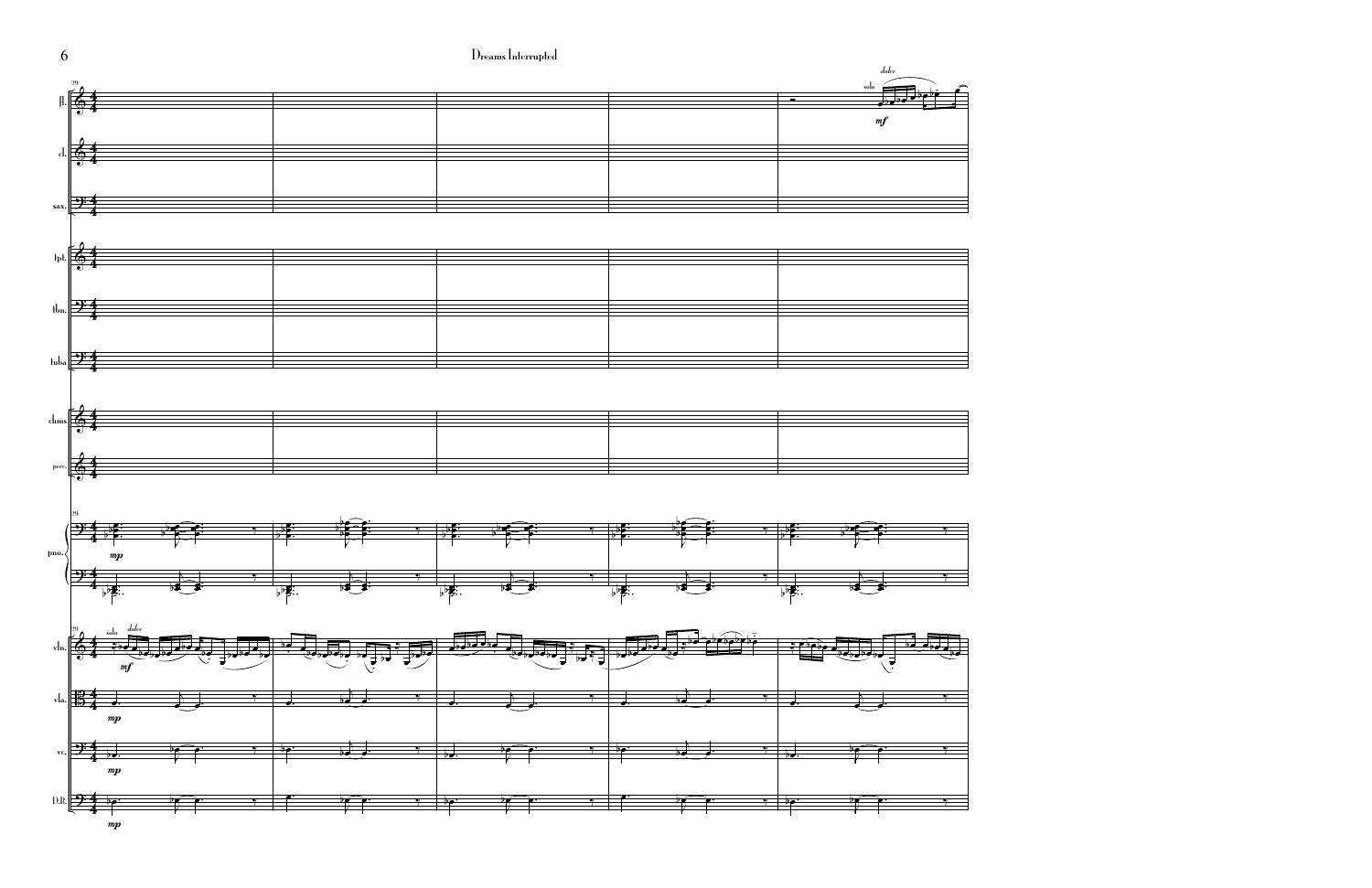Dreams Interrupted 7

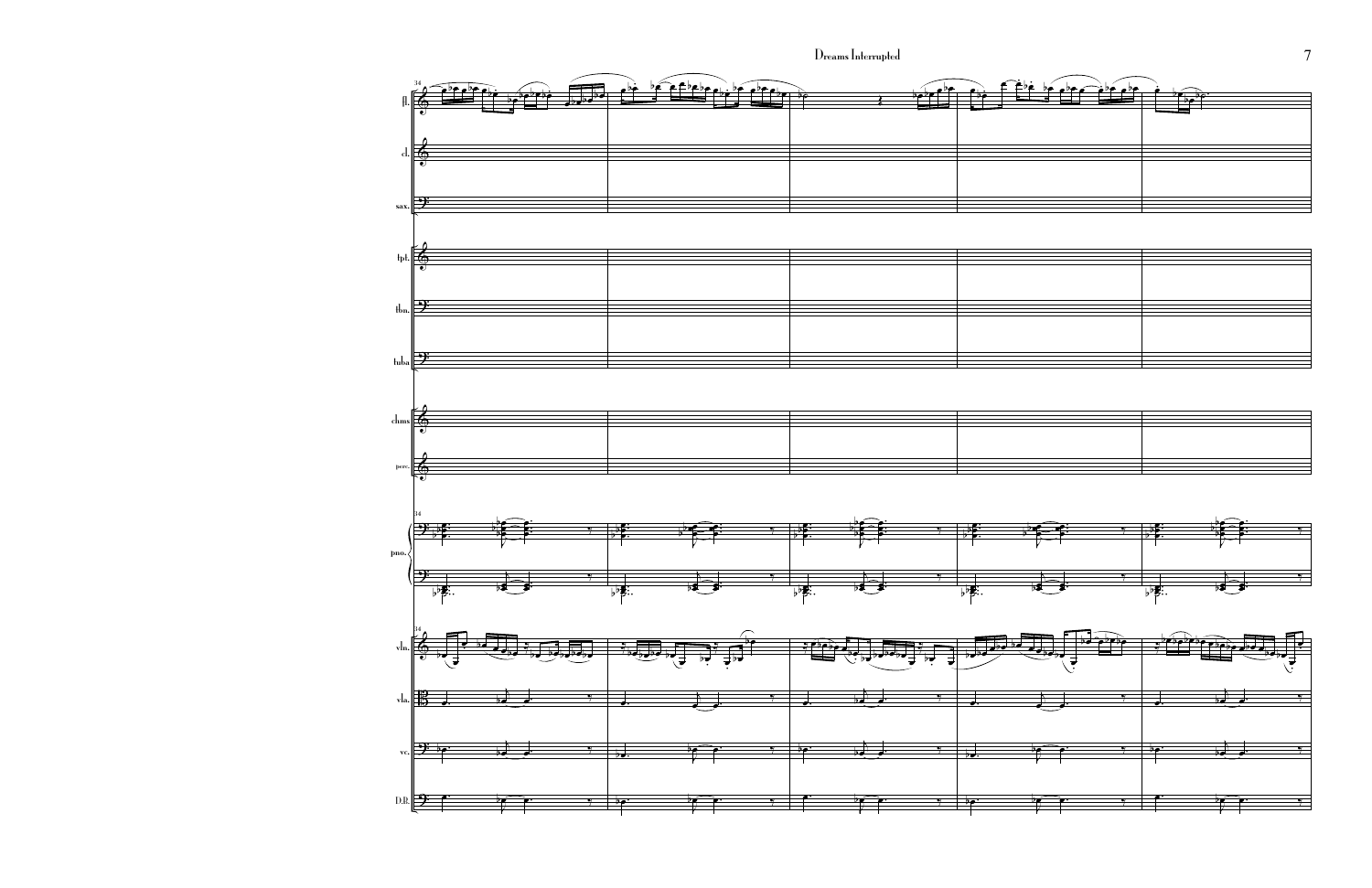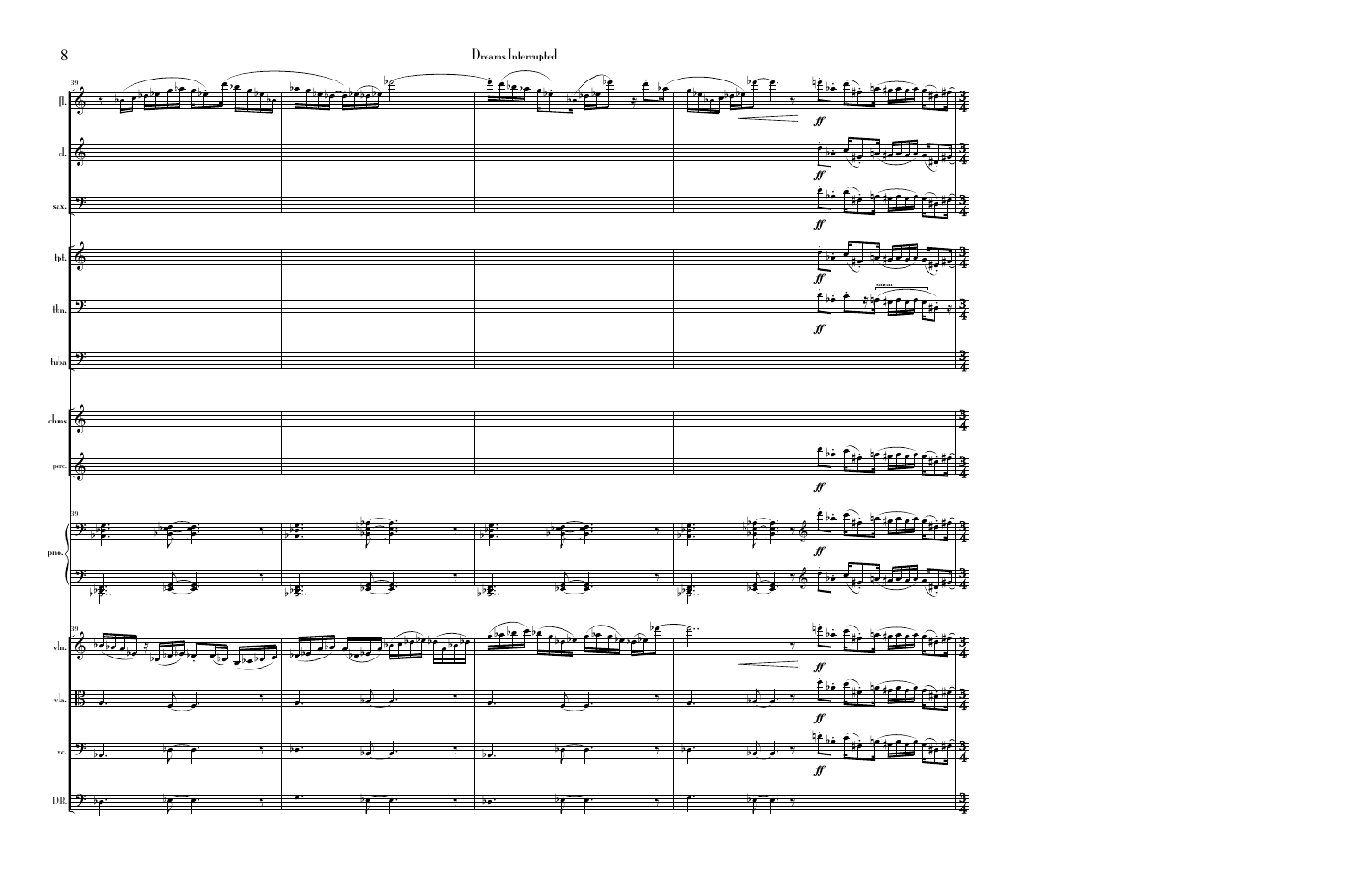Dreams Interrupted

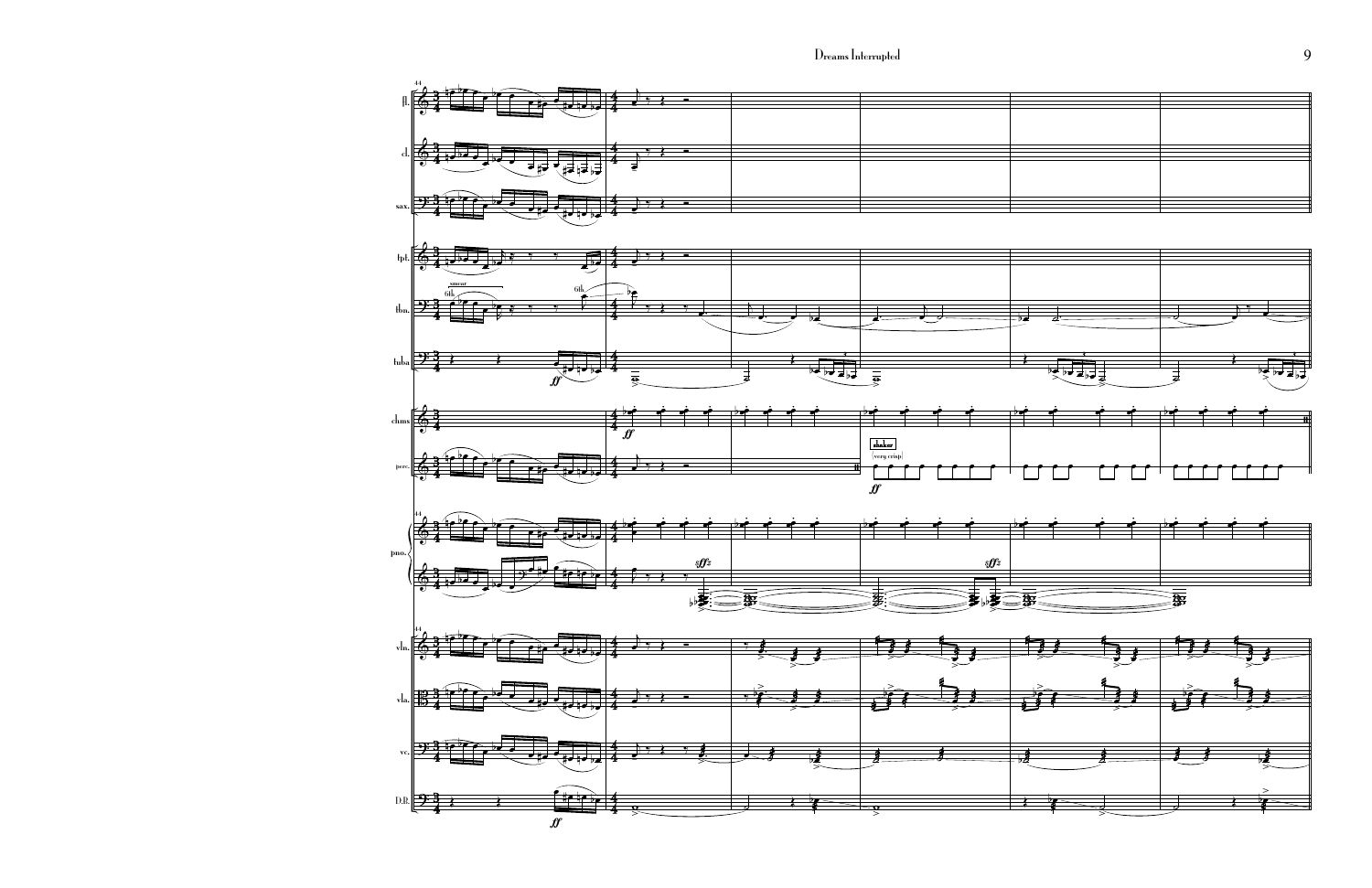10



 $\pmod{3}$  and the continues after ensemble ends)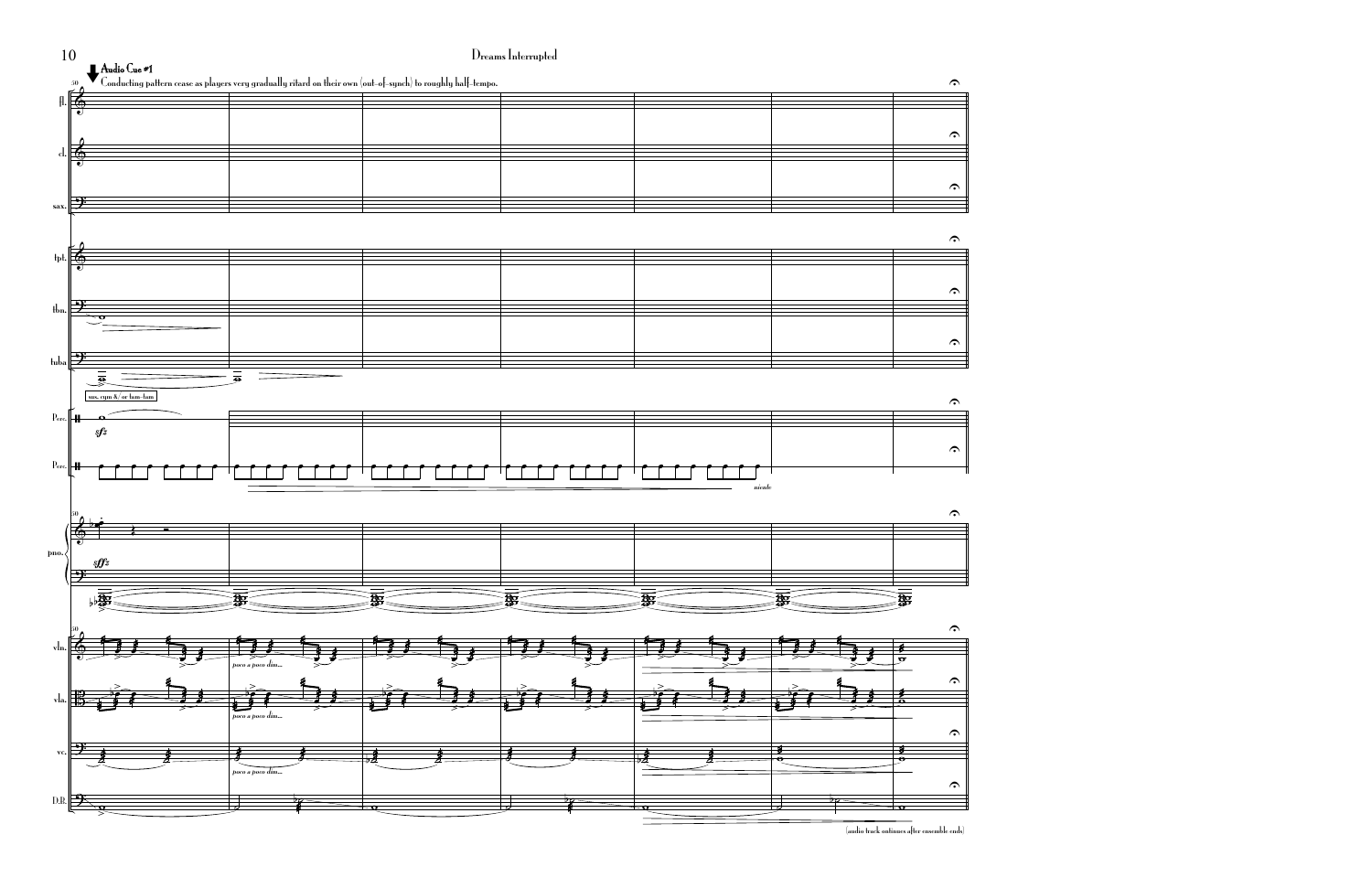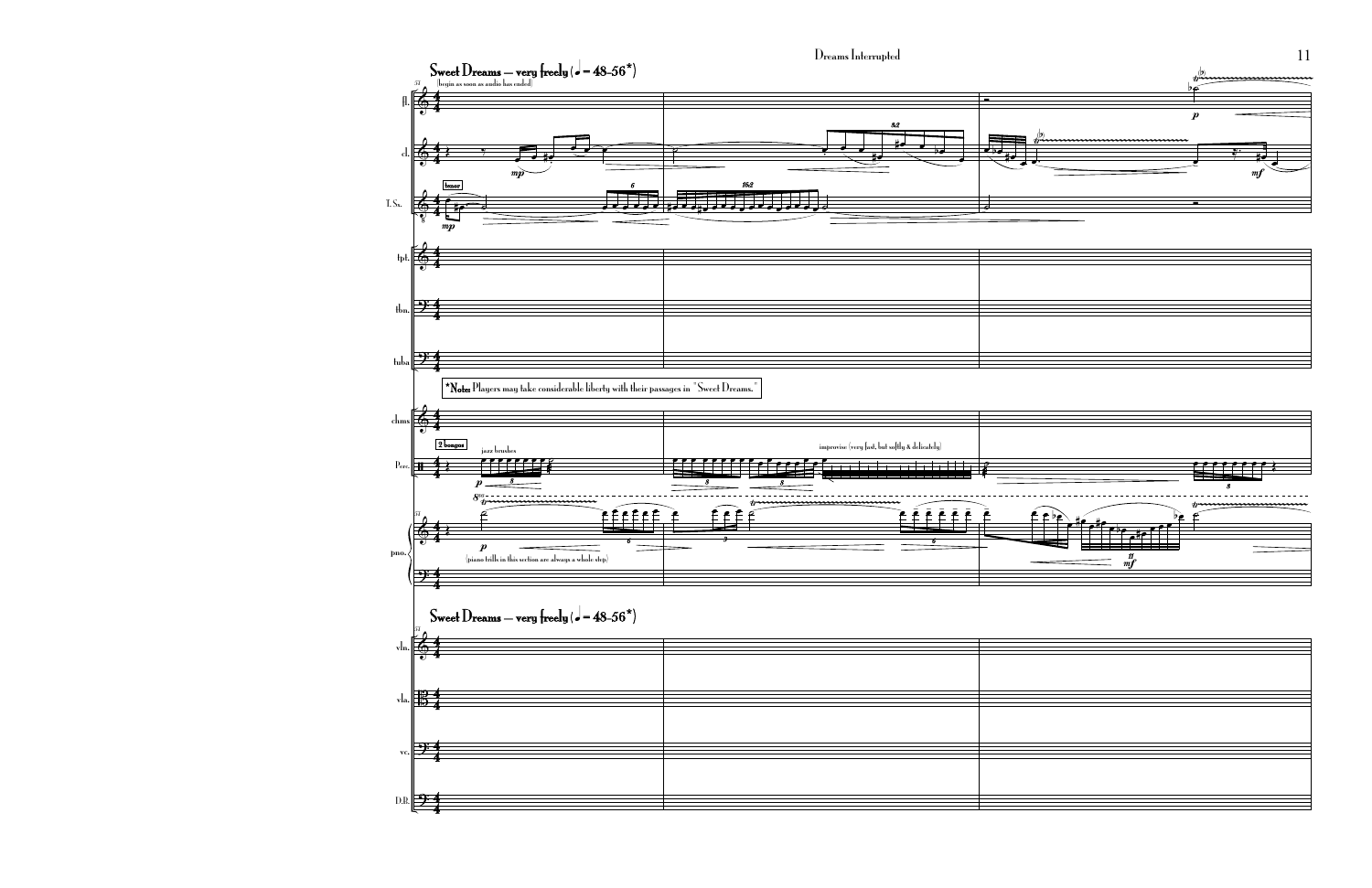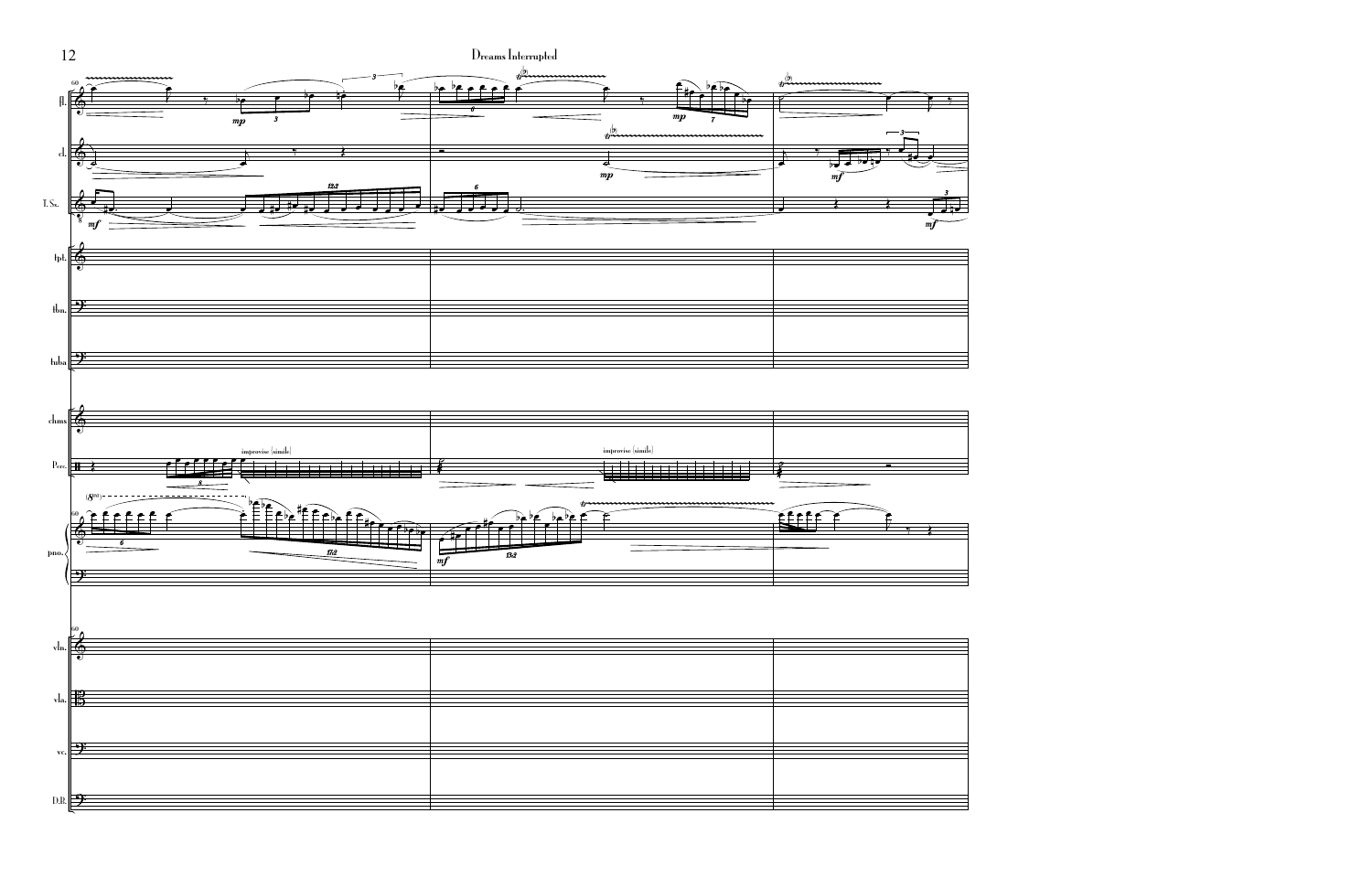Dreams Interrupted 13

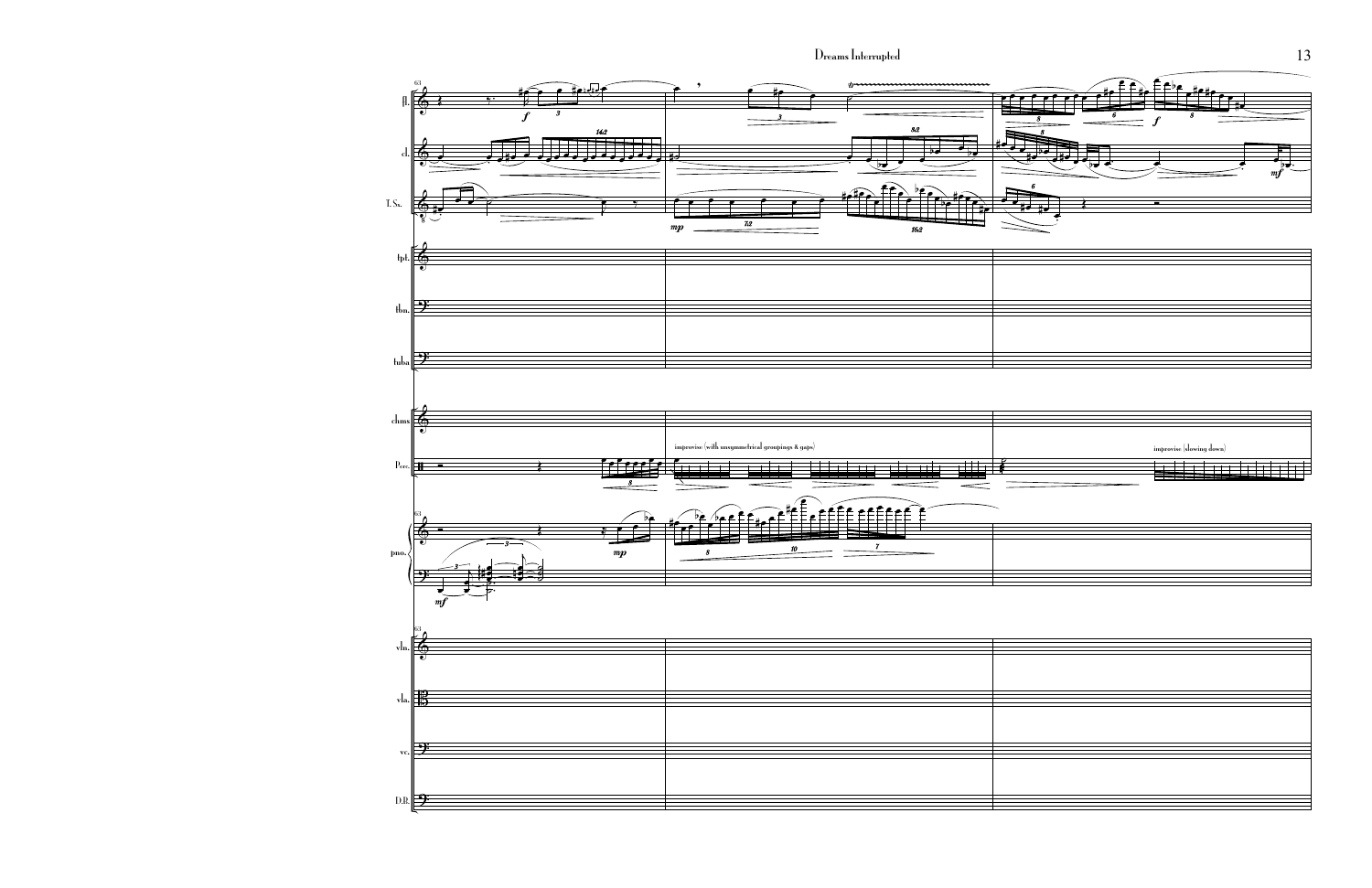14 Dreams Interrupted $\overline{P}$  $\overbrace{p}^{\phantom{p}}$ ł. 6 4 œ  $\begin{array}{|c|c|c|c|c|}\hline \textbf{0} & \textbf{0} & \textbf{0} \end{array}$  $\frac{1}{\sqrt{2}}$   $\frac{1}{\sqrt{2}}$   $\frac{1}{\sqrt{2}}$   $\frac{1}{\sqrt{2}}$  $\big\downarrow$  ,  $\epsilon$ fl.  $\Phi$ 4 4 5 , 3 3  $\mathbf{h}$ 10 6 4  $\frac{3}{7}$  $\frac{1}{9}$  $\mathcal{L}_{\text{m}}$ &  $\overline{\phantom{a}}$  $\Box$ cl. œ œ œœœ œ œœœ œ œbœ œ œ #œ nœ bœ œ 4 4  $e$   $\overrightarrow{e}$  $\overline{\mathbf{e}}$  $\overline{\mathbf{e}}$ œ œ bœ nœ bœ  $\ddot{\cdot}$  $\vec{m}$ 3 8:2  $\widehat{e}$ 12:2 œ œ k 5 6  $\bigcap$  $\frac{1}{2}$ 4 œ œ T. Sx. ‰  $\frac{1}{2}$  $\pmb{\Phi}$ œ œ œ œ œ œ œ œ œ œ œ œ œ œ œ œ ˙. 4 4 œ w .  $m\ddot{f}$ 3 6 4 tpt.  $\Phi$ 4 4 6 4 tbn.  $\blacktriangleright$ 4 4 tuba <sup>1</sup> 6 4 4 4 6 4 & chms 4 4 Ó. improvise (with gaps; 2 beats) Œ 6 4 ˙  $\overline{c}$ œ <sup>æ</sup> <sup>Ó</sup>  $\leftarrow$  $\mathbf{P}_{\text{erc.}}$   $\boxed{\blacksquare}$ 4 4 æ p  $\Leftarrow$  $\lt$ 66 6 4 & 4 4 pno.  $-3$ .<br>N  $\int_{0}^{3}$ œ  $\frac{1}{2}$ œ œ  $\frac{1}{2}$ œ o<br>P 6 3 .<br>N œ g# œ œ  $\frac{8}{10}$ 4 3 j e<br>E œ œ ˙ o<br>R g g  $\frac{1}{2}$ œ <u>ds 28</u><br>. œ  $\frac{9}{2}$ 2 g g œ ˙ œ ˙ œ 4 4 œ œ  $\frac{2}{5}$ œ œ ˙ ˙ . .  $\frac{\text{meV}}{\text{meV}}$  $b\bar{a}$  $m<sub>i</sub>$ 6:2 66 6 4 vln. & 4 4 6 4 B  $\mathbf{v}$ . 4 4 6 4  $\blacktriangleright$ vc. 4 4  $_{\rm D.B.}$ 6 4 4 4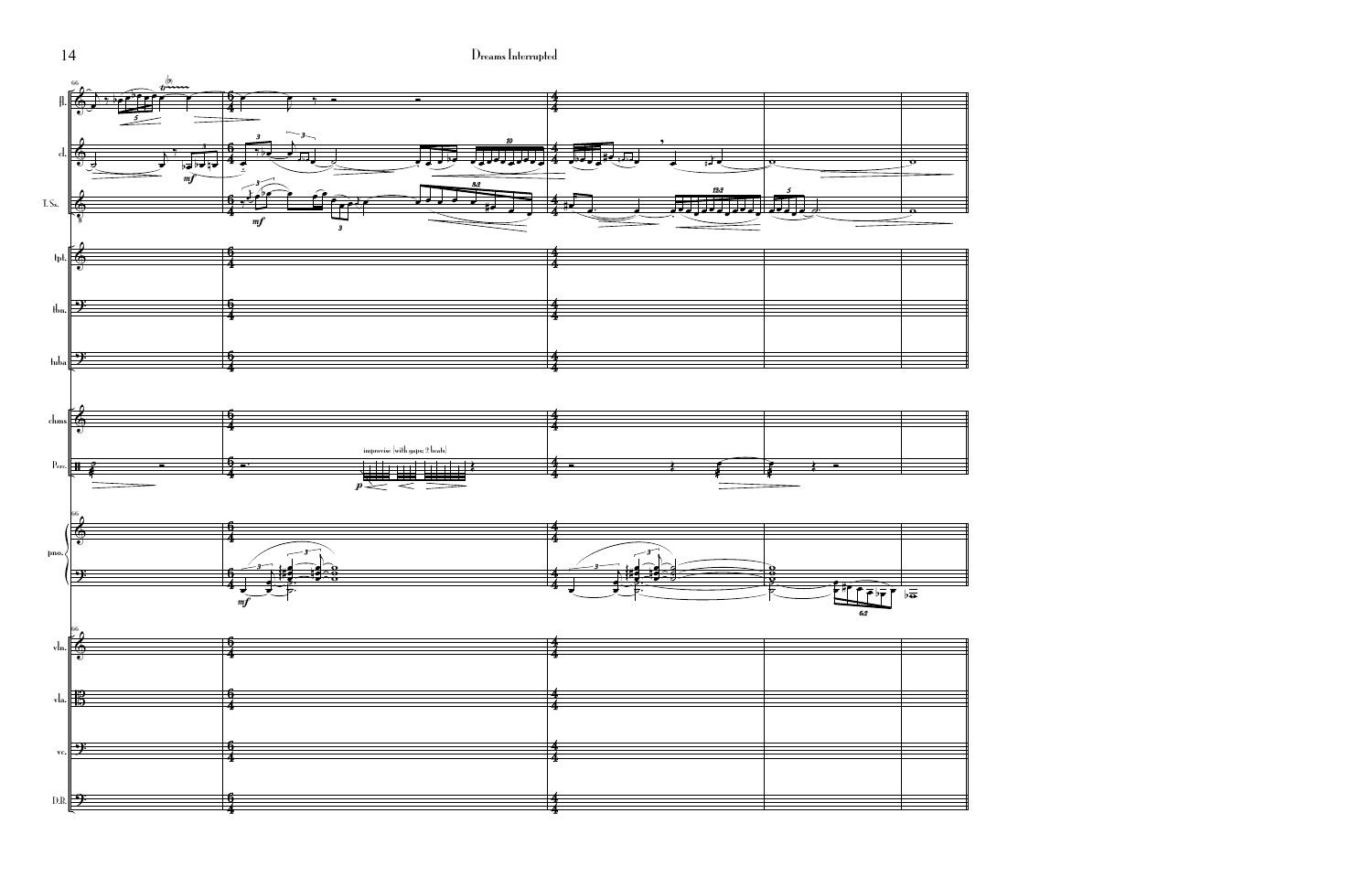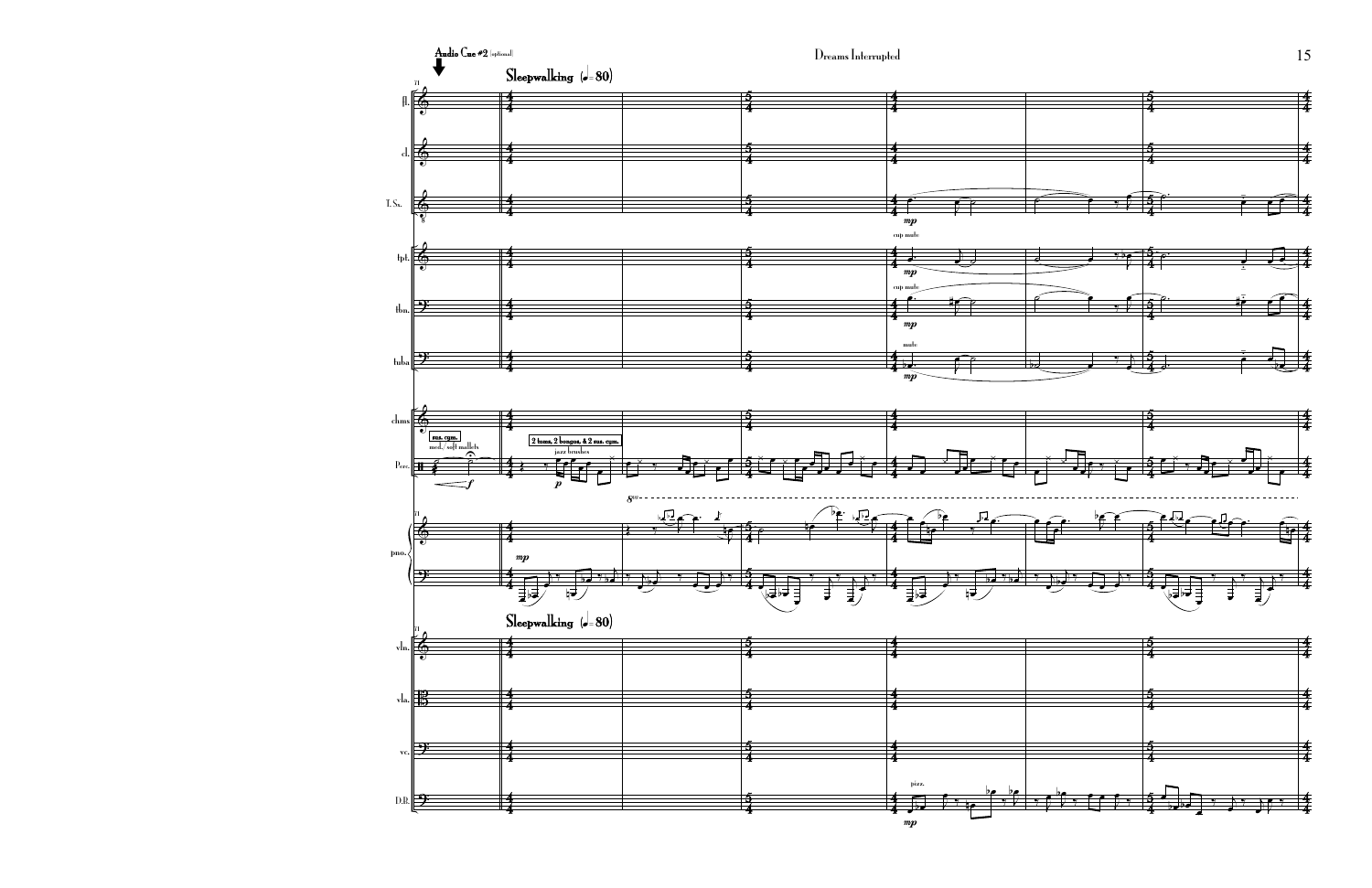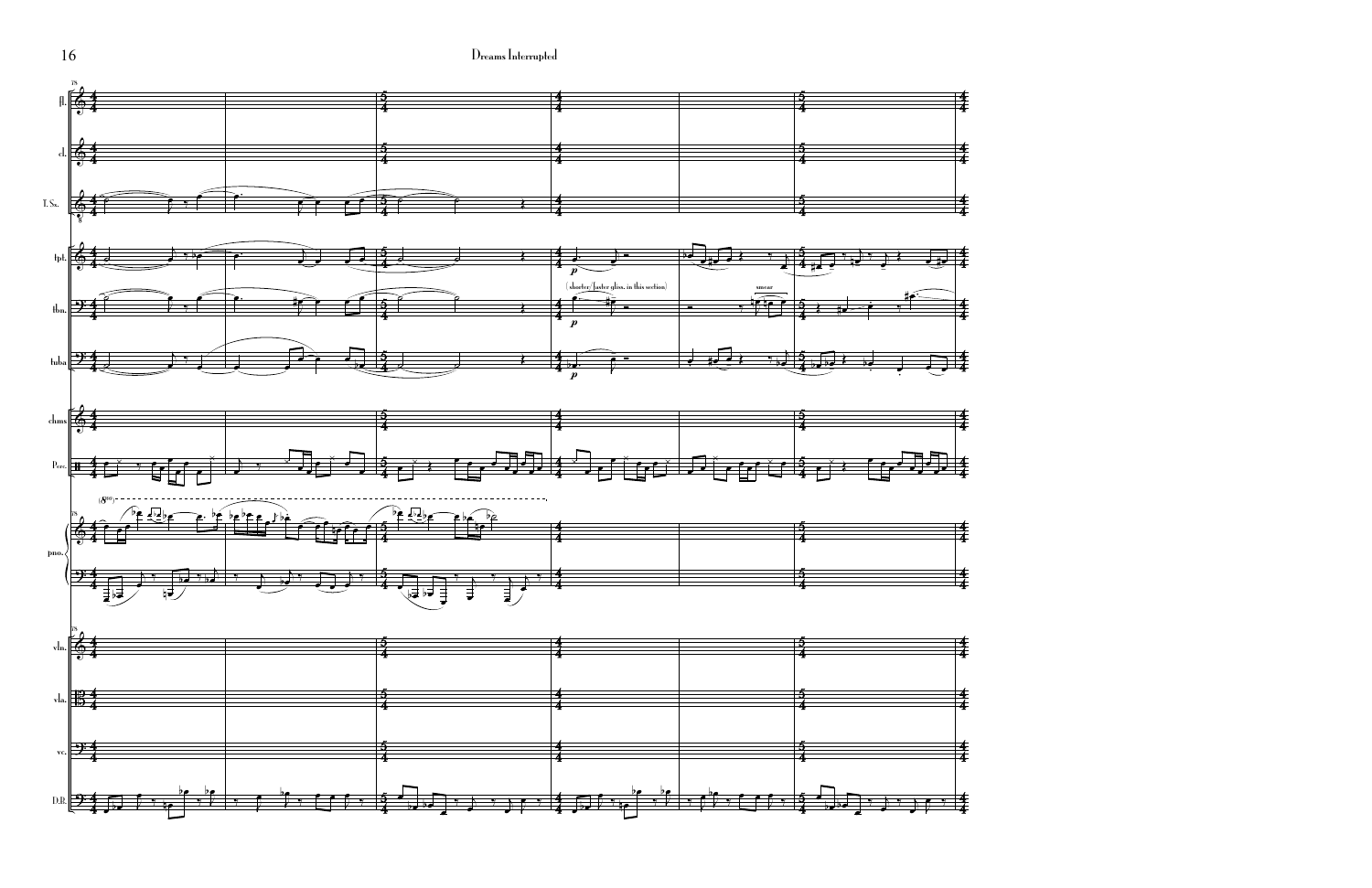Dreams Interrupted 17

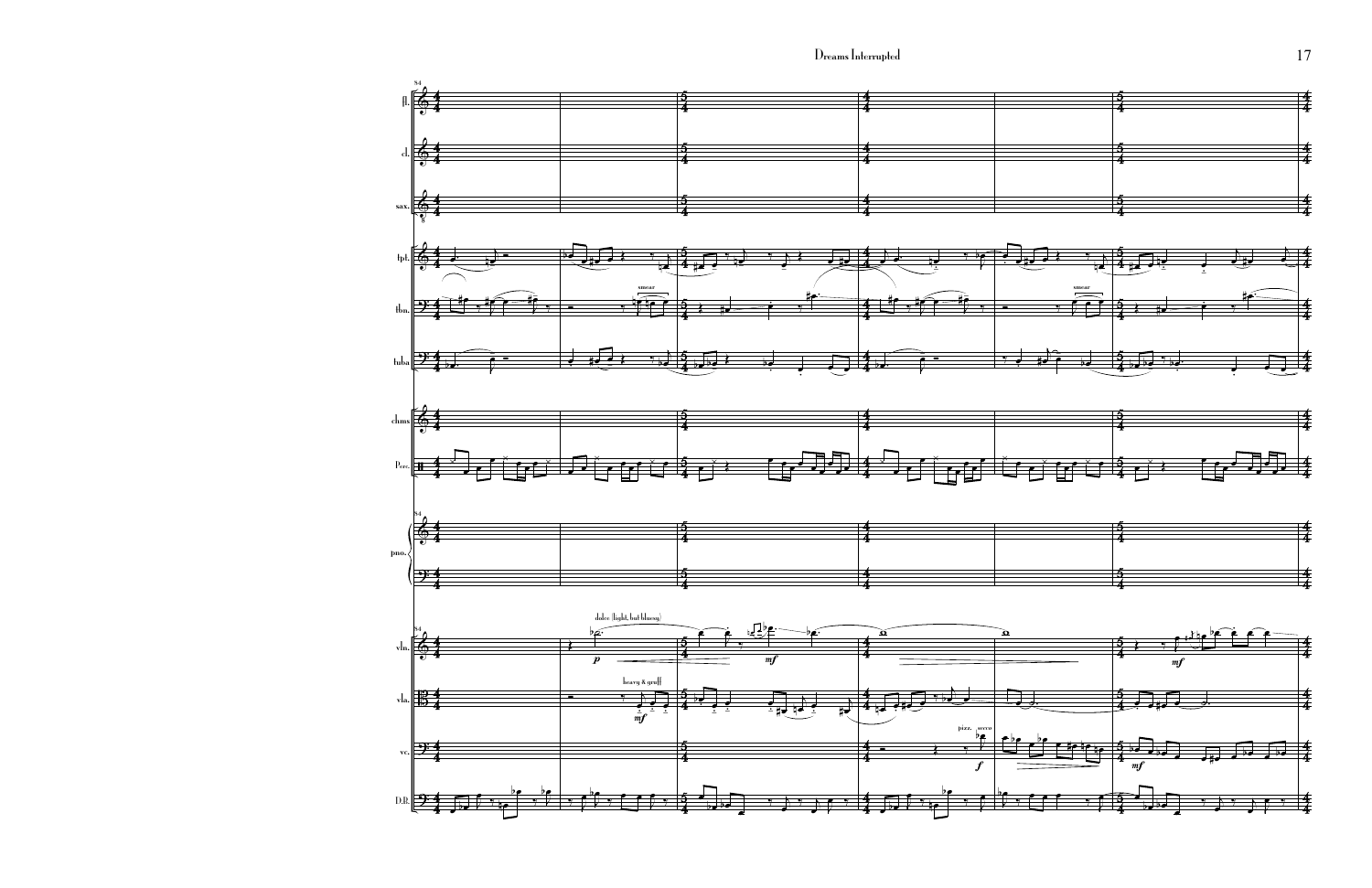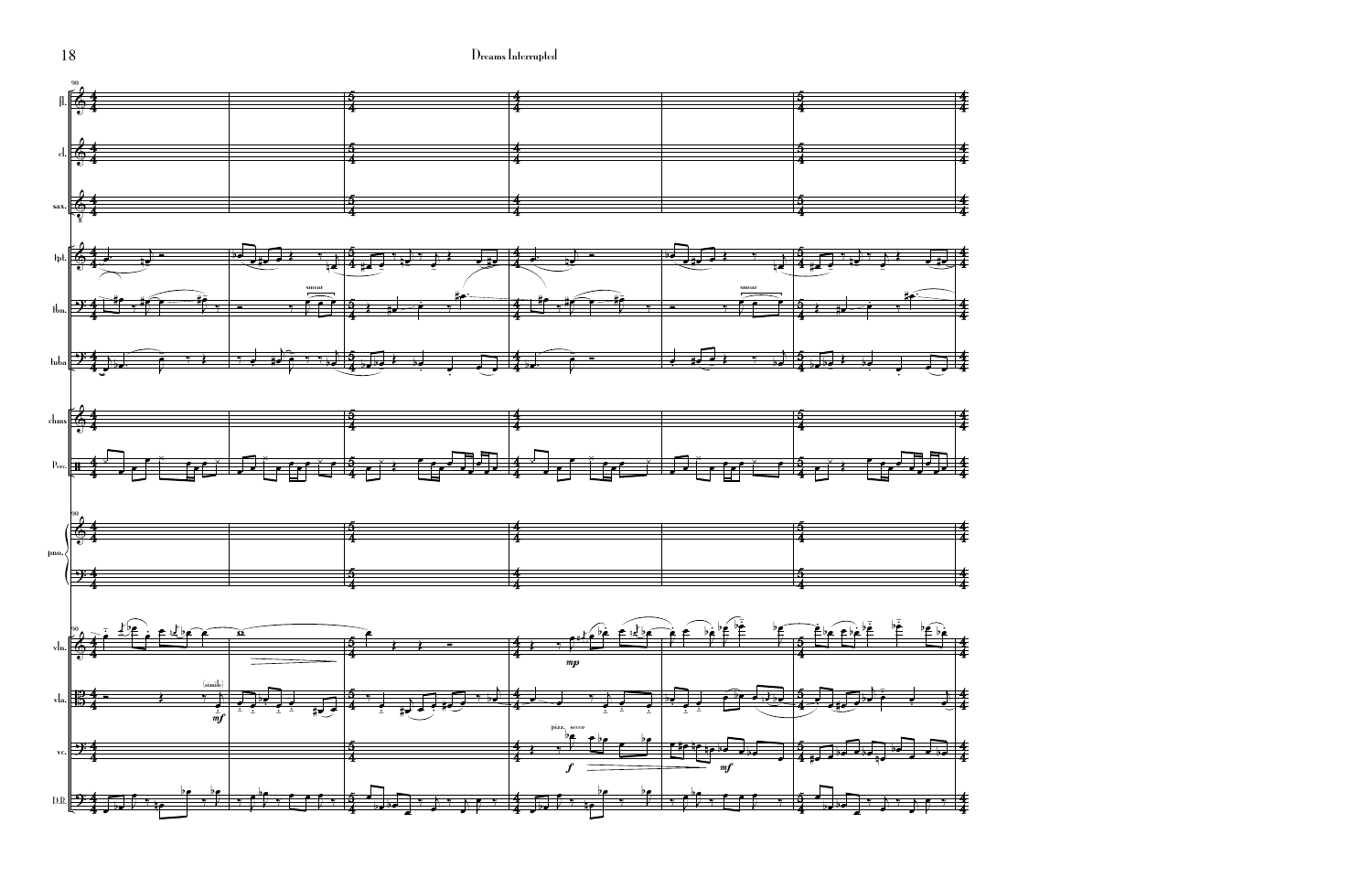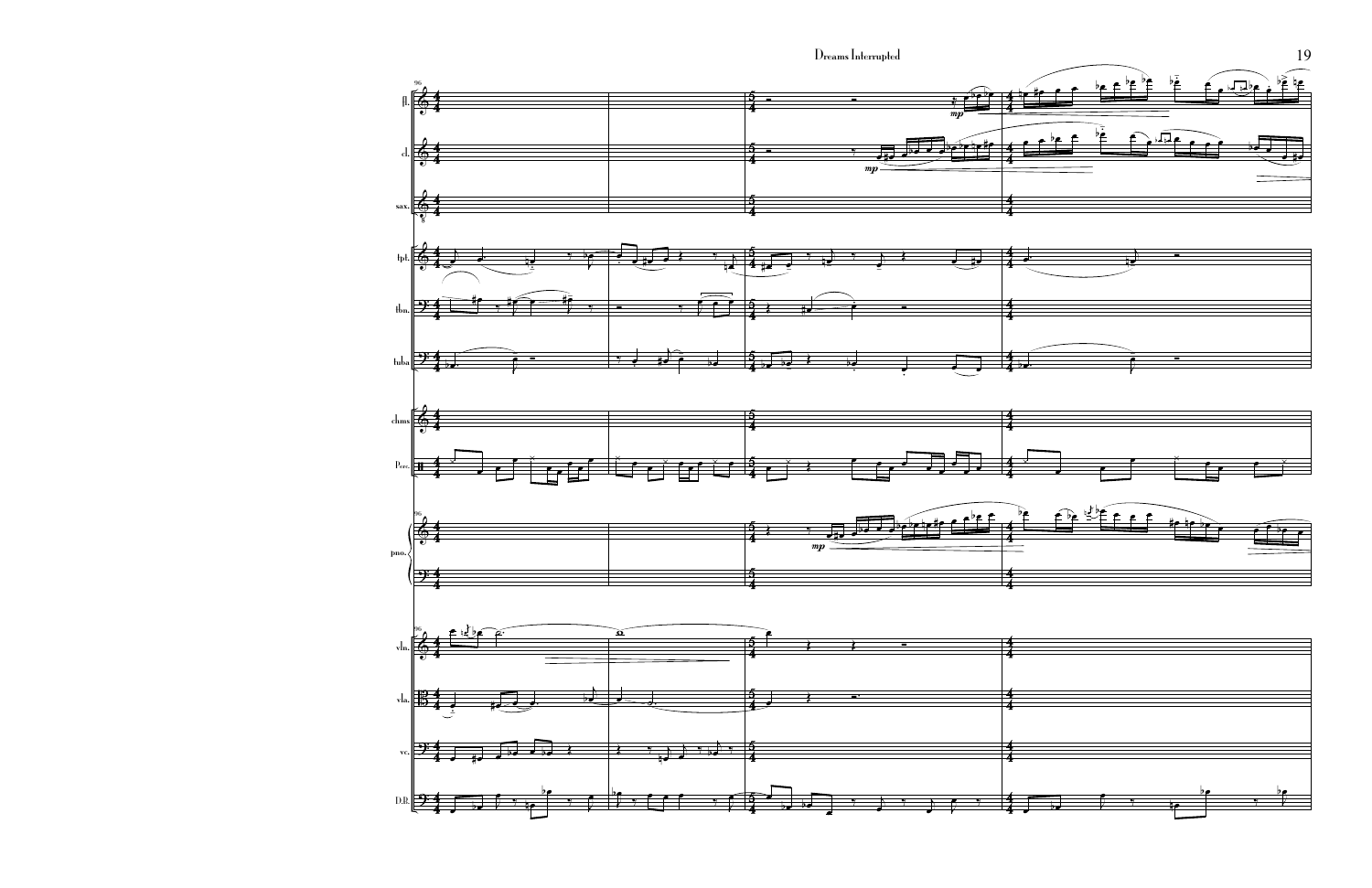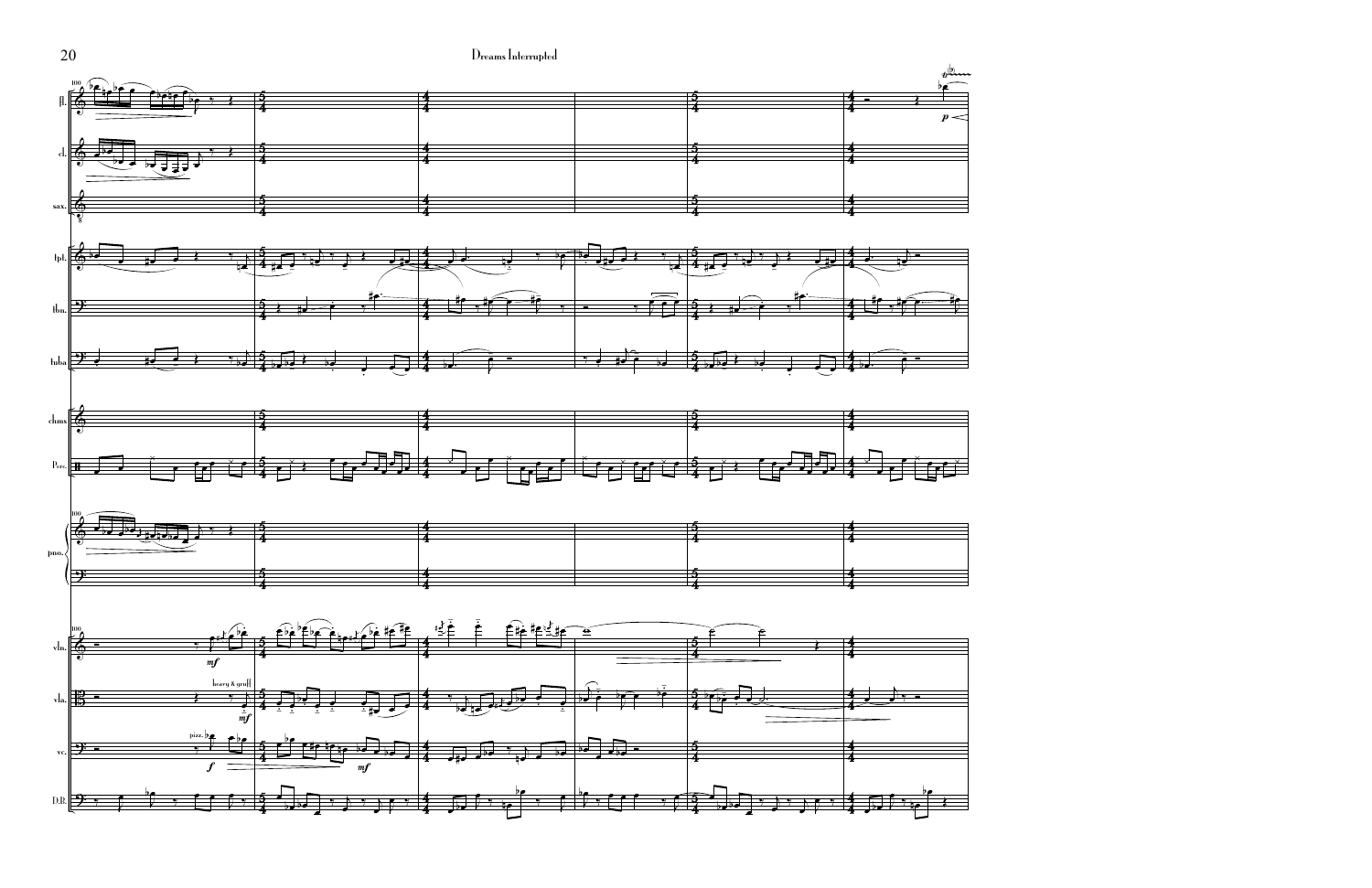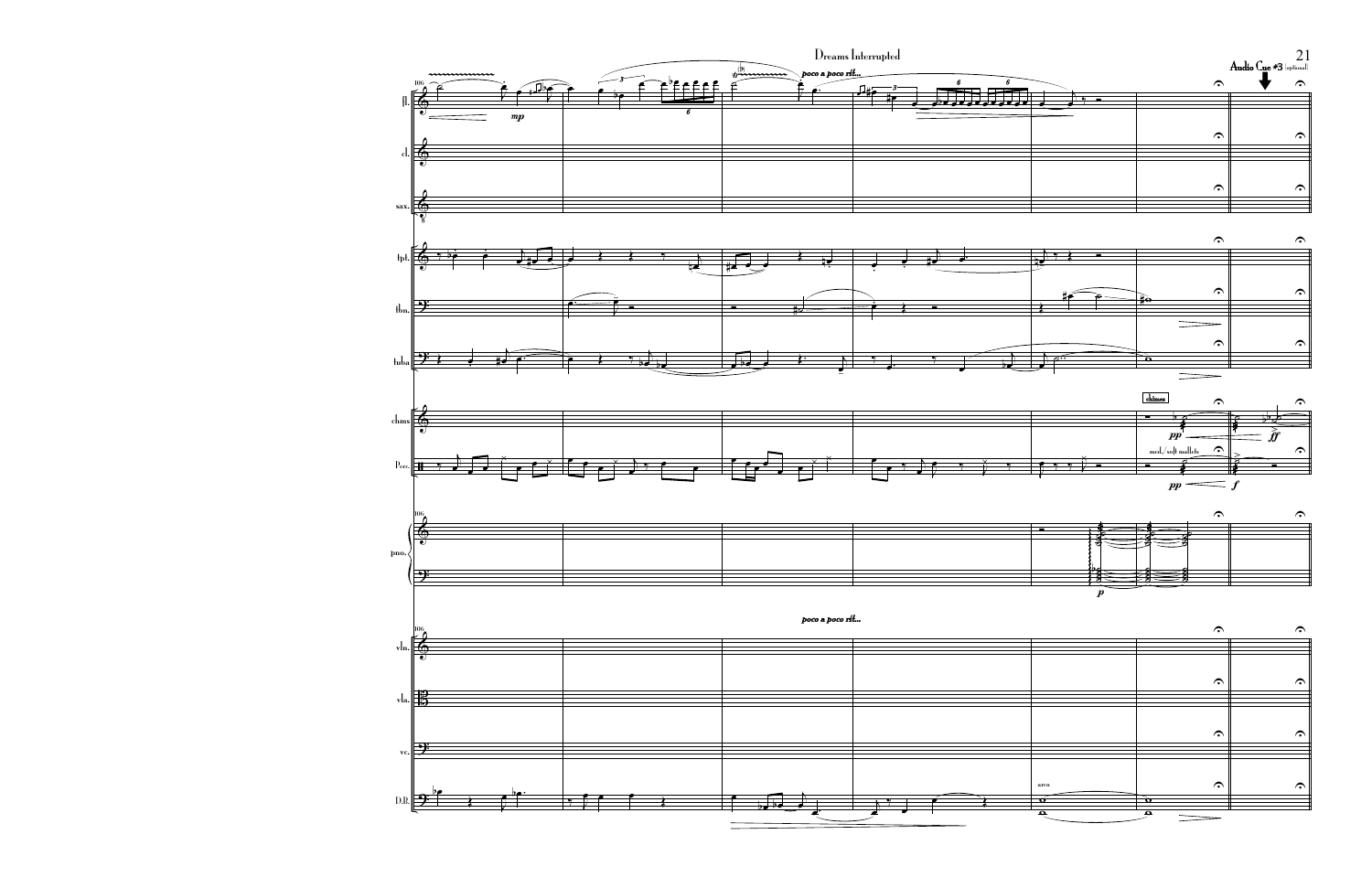

Note: Piano RH triplet passage contains some carefully composed "wrong" notes. Players are permitted to create their own"wrong" notes (including breaking the fast repeated chords into alternating chords) so long as they make a descent to the last chord of beat 4 and maintain the overall style.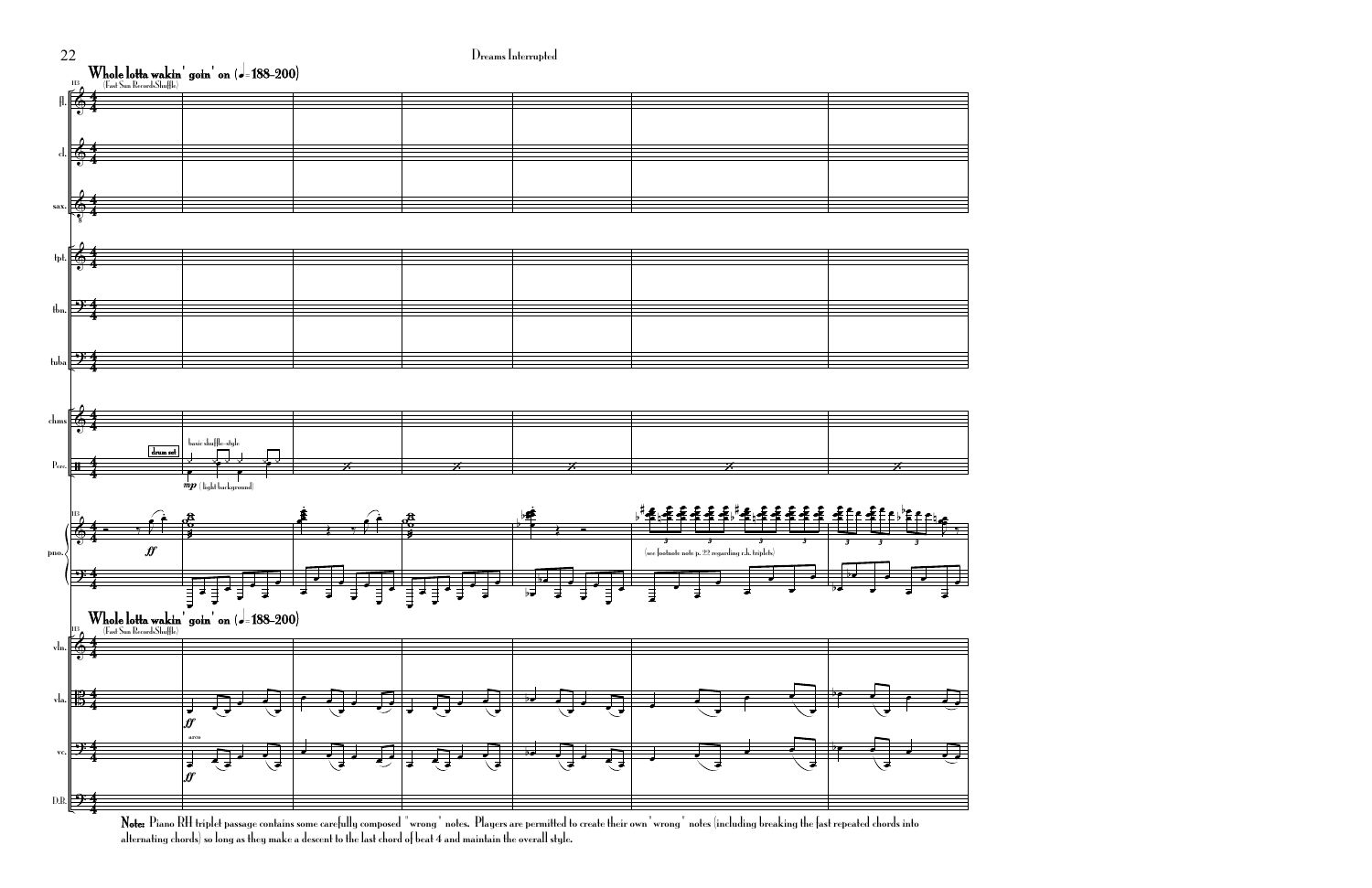$\begin{minipage}{.4\linewidth} \hspace*{-0.2cm} {\bf{D}reams\textcolor{red}{\bf{Interrupted}}} \end{minipage}$ 



23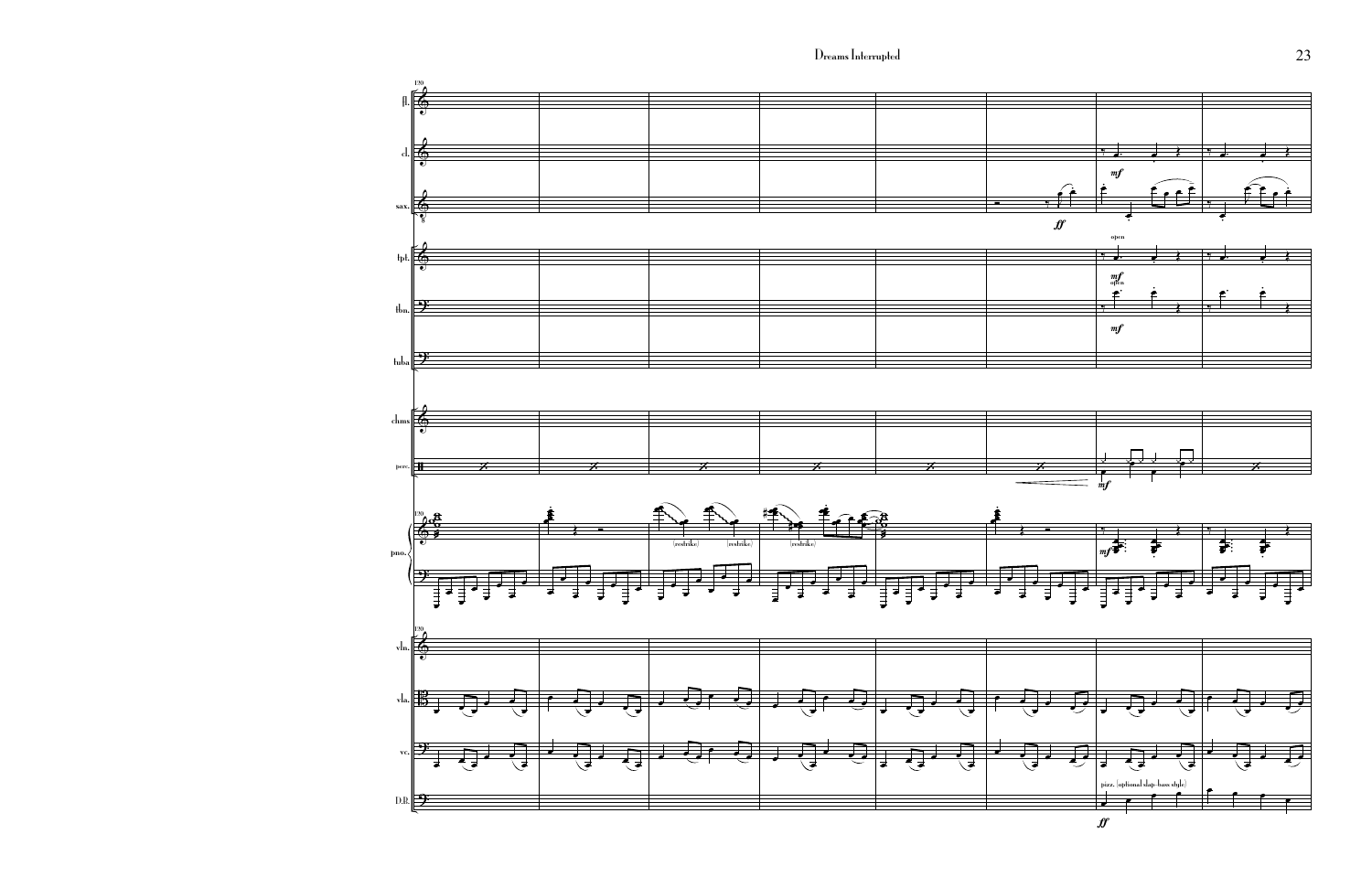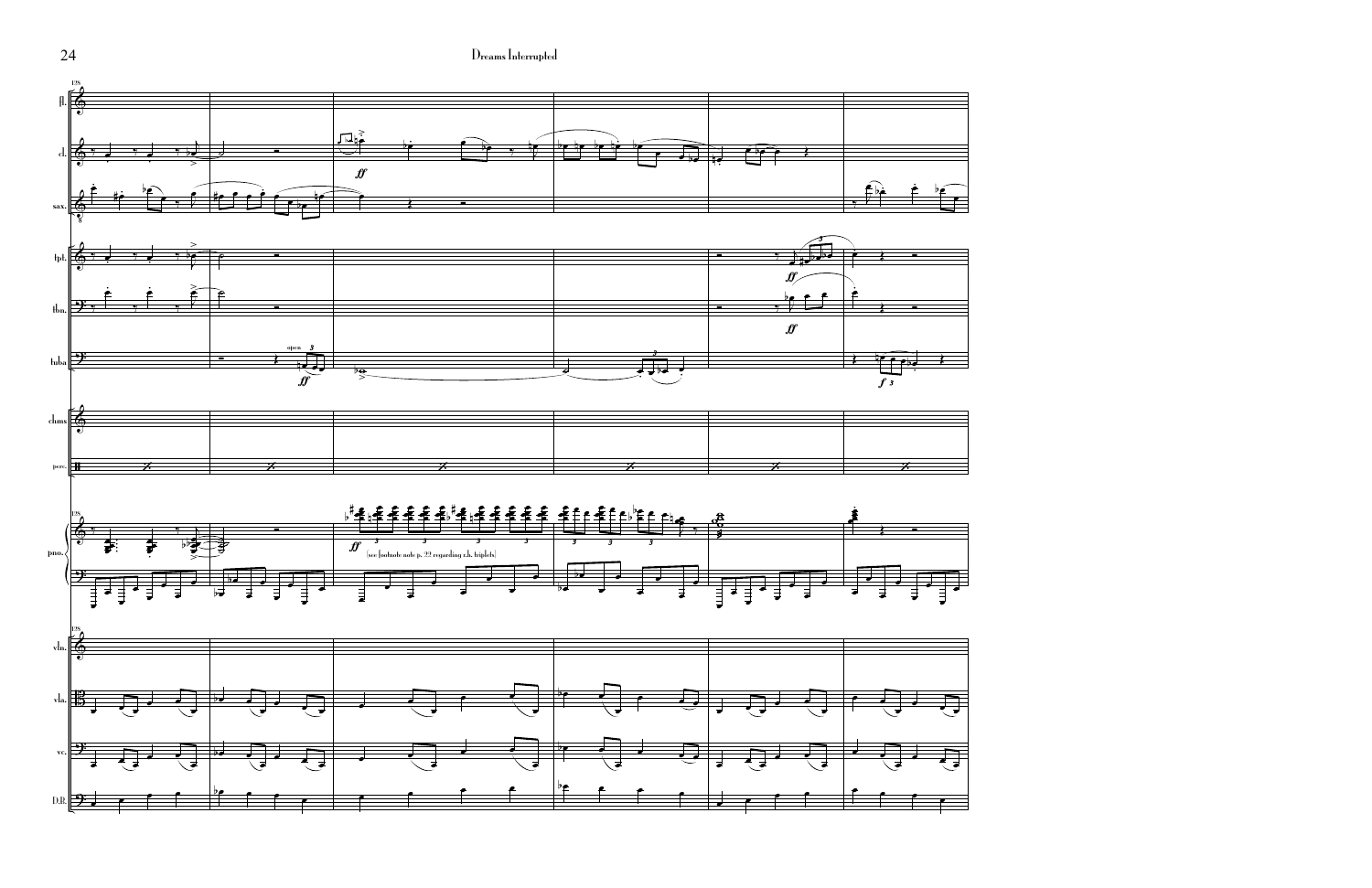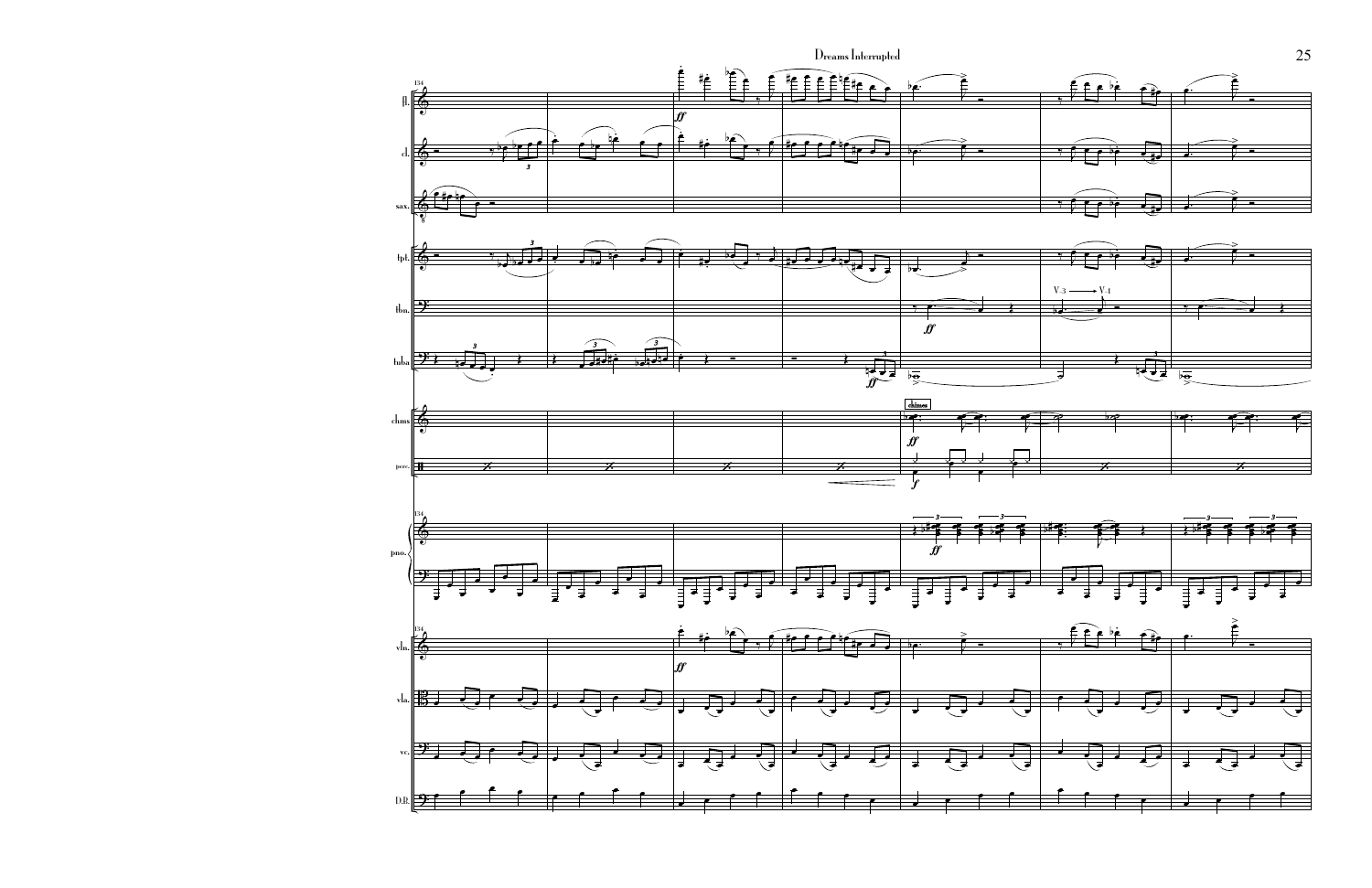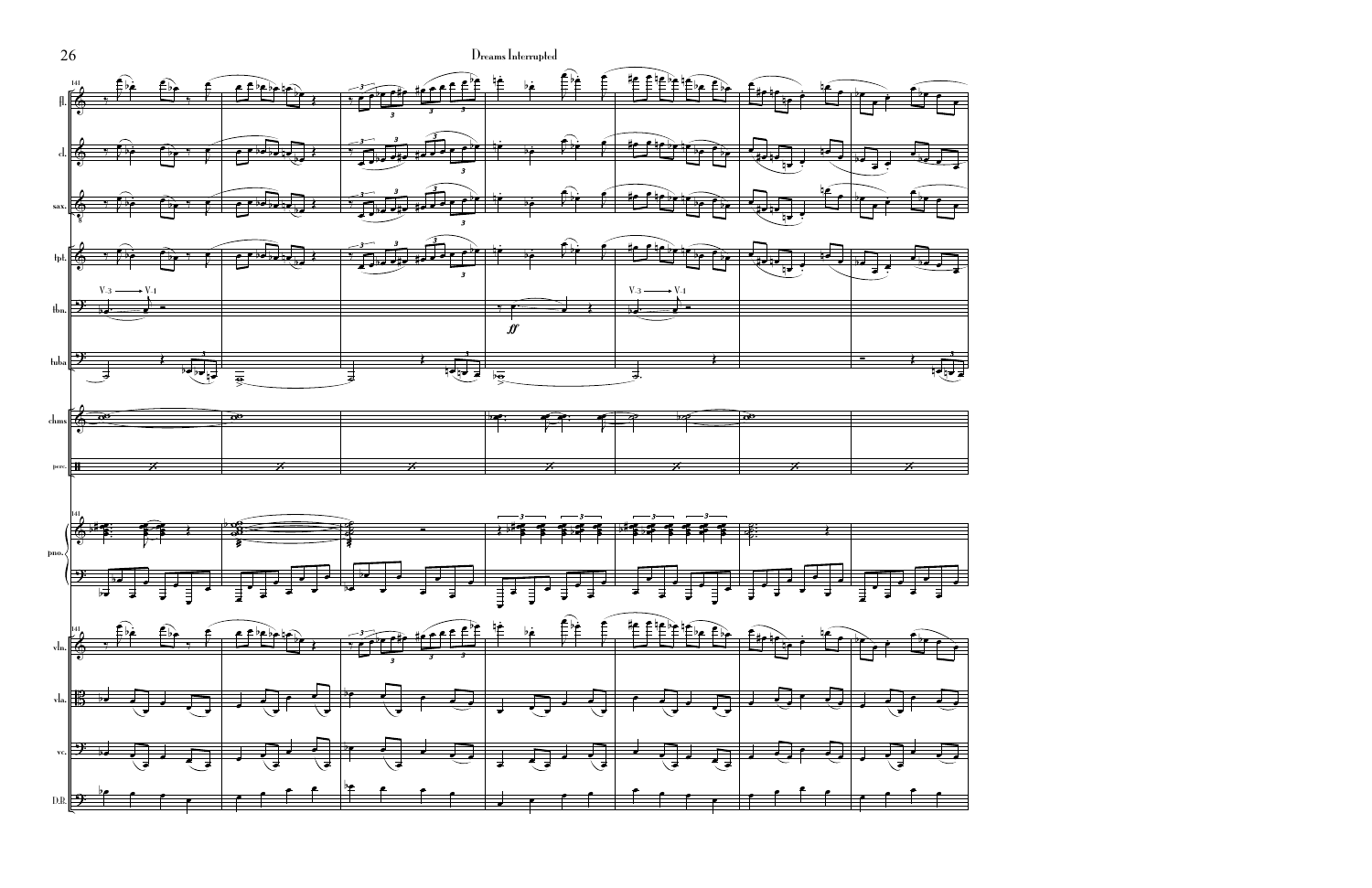Dreams Interrupted



![](_page_28_Figure_2.jpeg)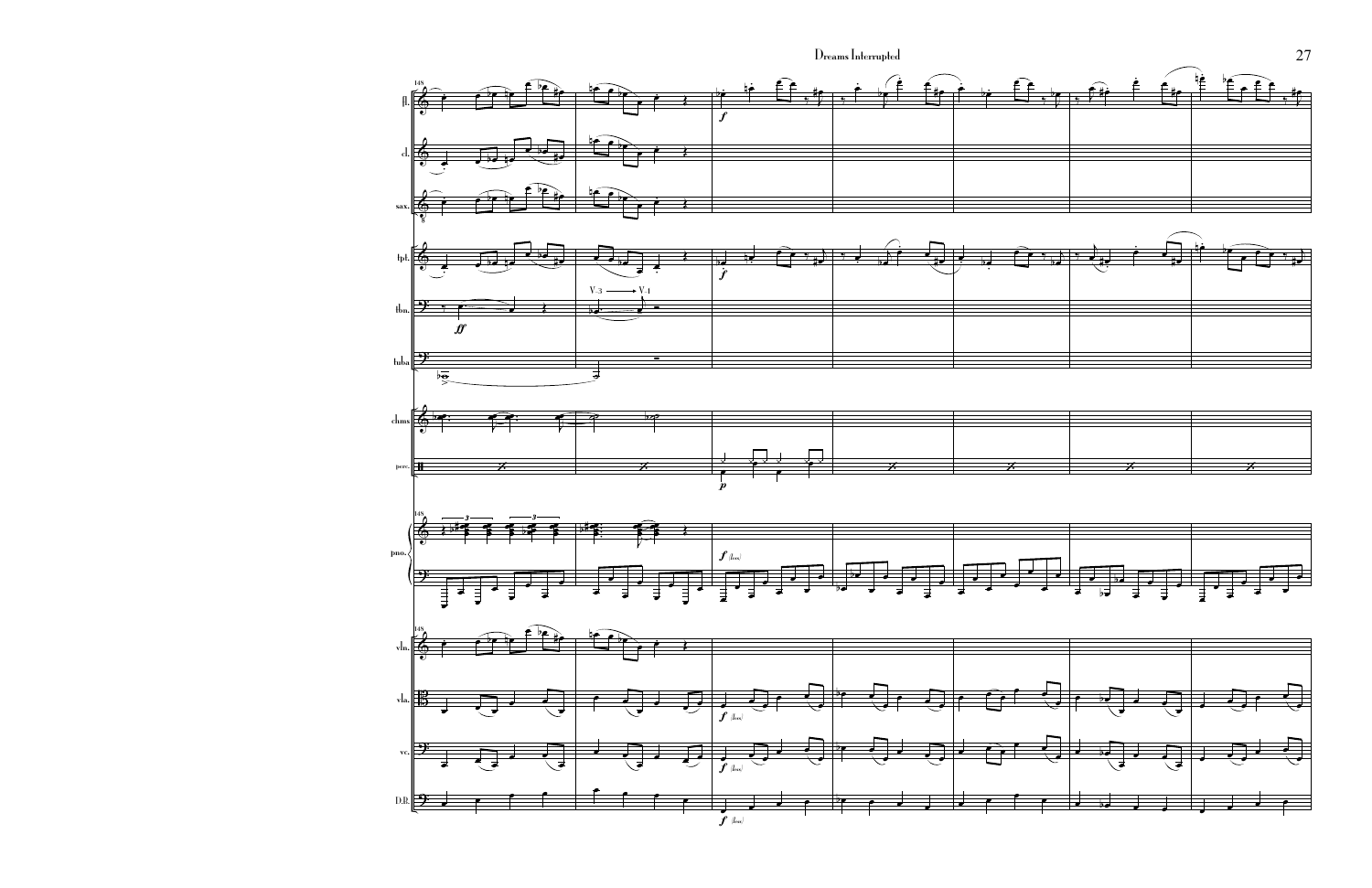![](_page_29_Figure_1.jpeg)

28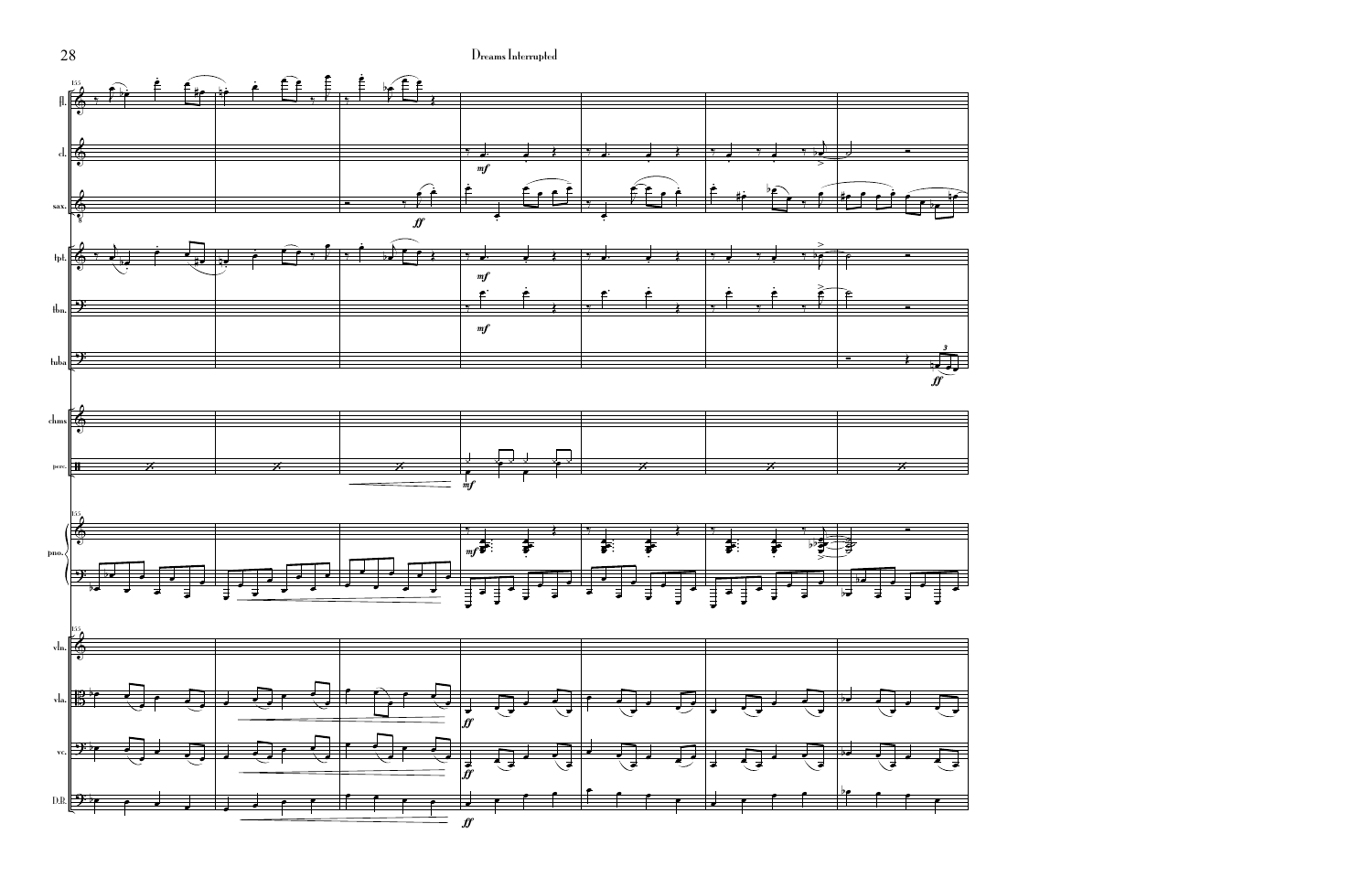![](_page_30_Figure_1.jpeg)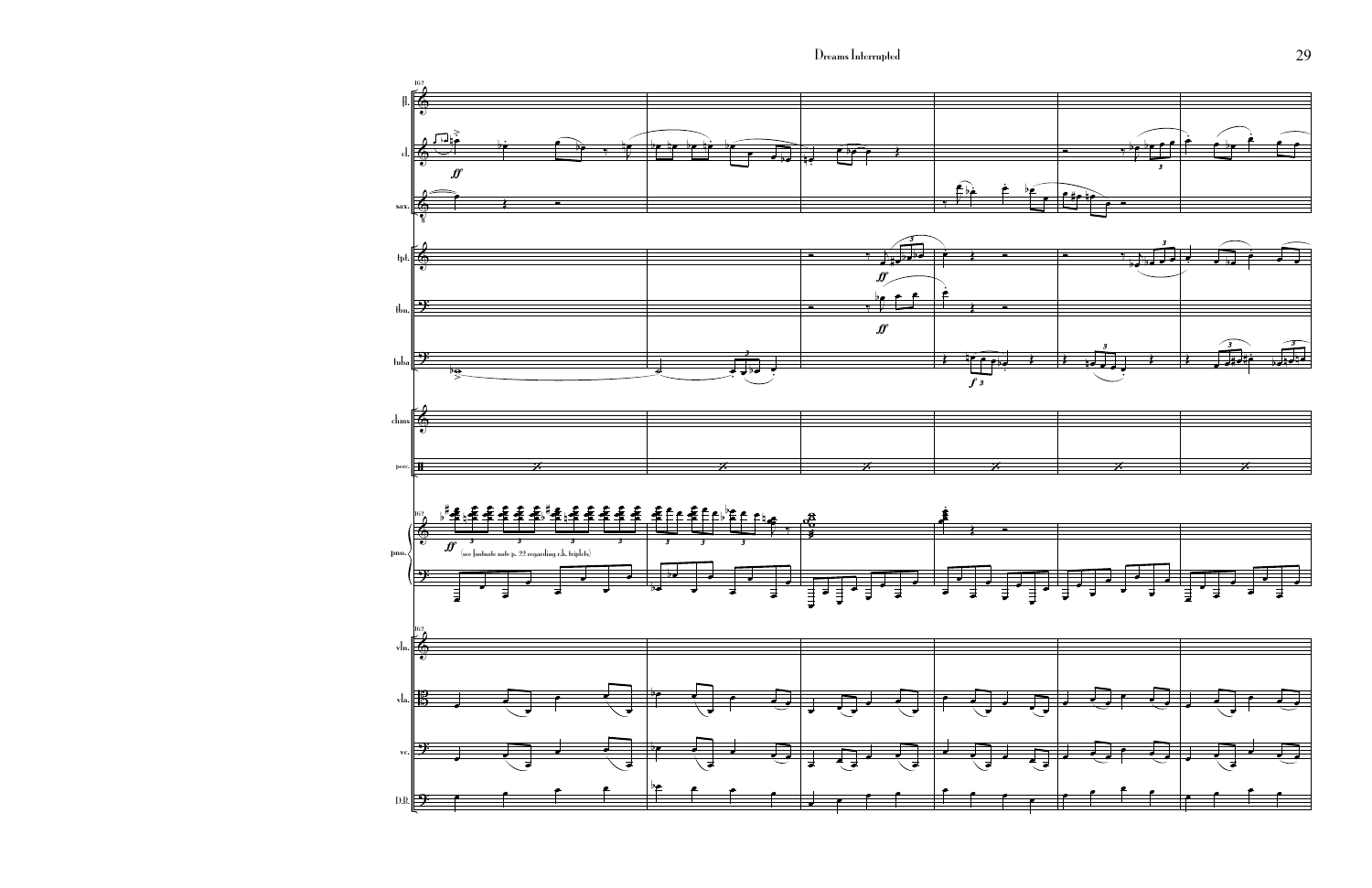![](_page_31_Figure_0.jpeg)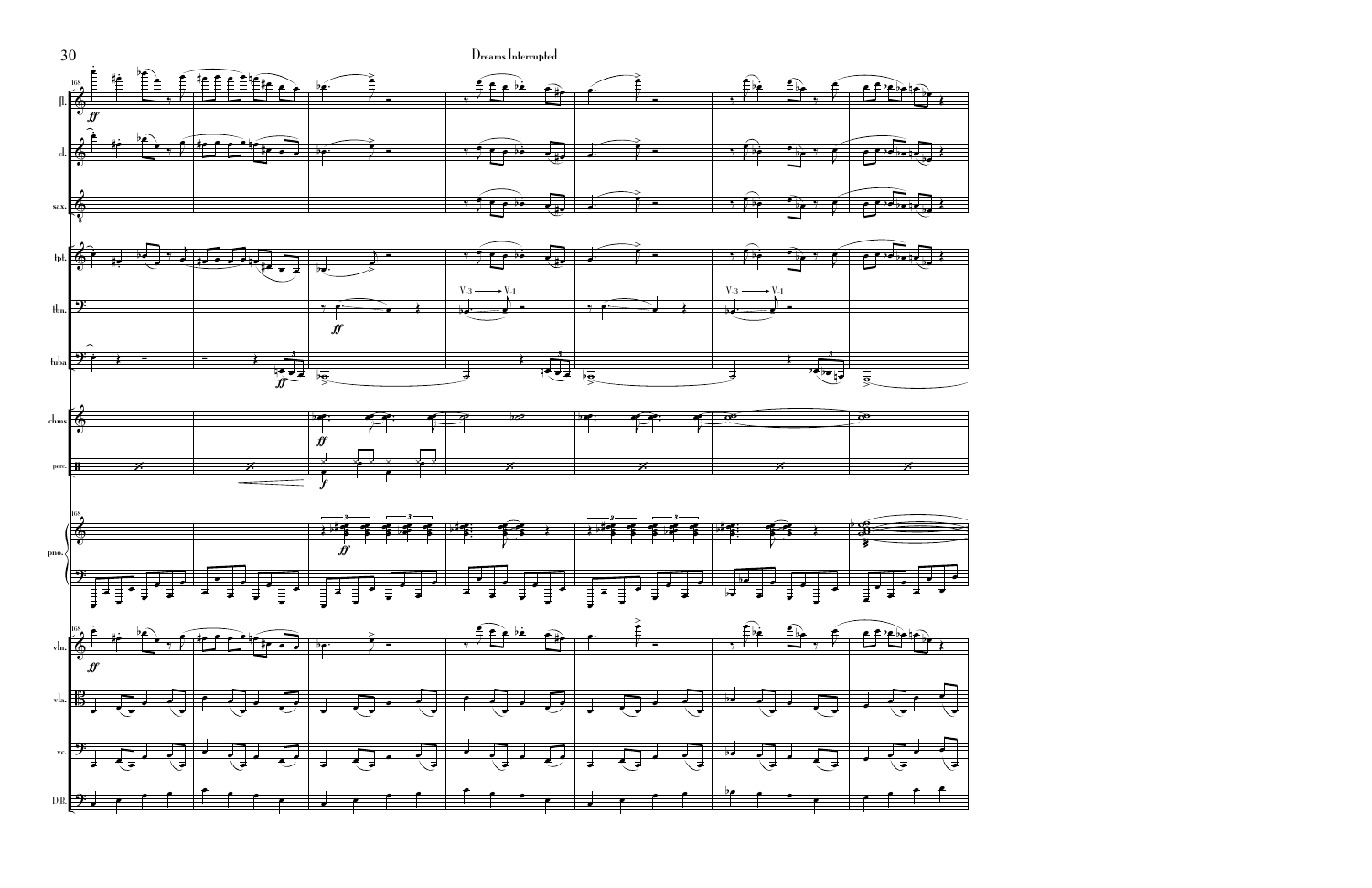Dreams Interrupted 31

![](_page_32_Figure_1.jpeg)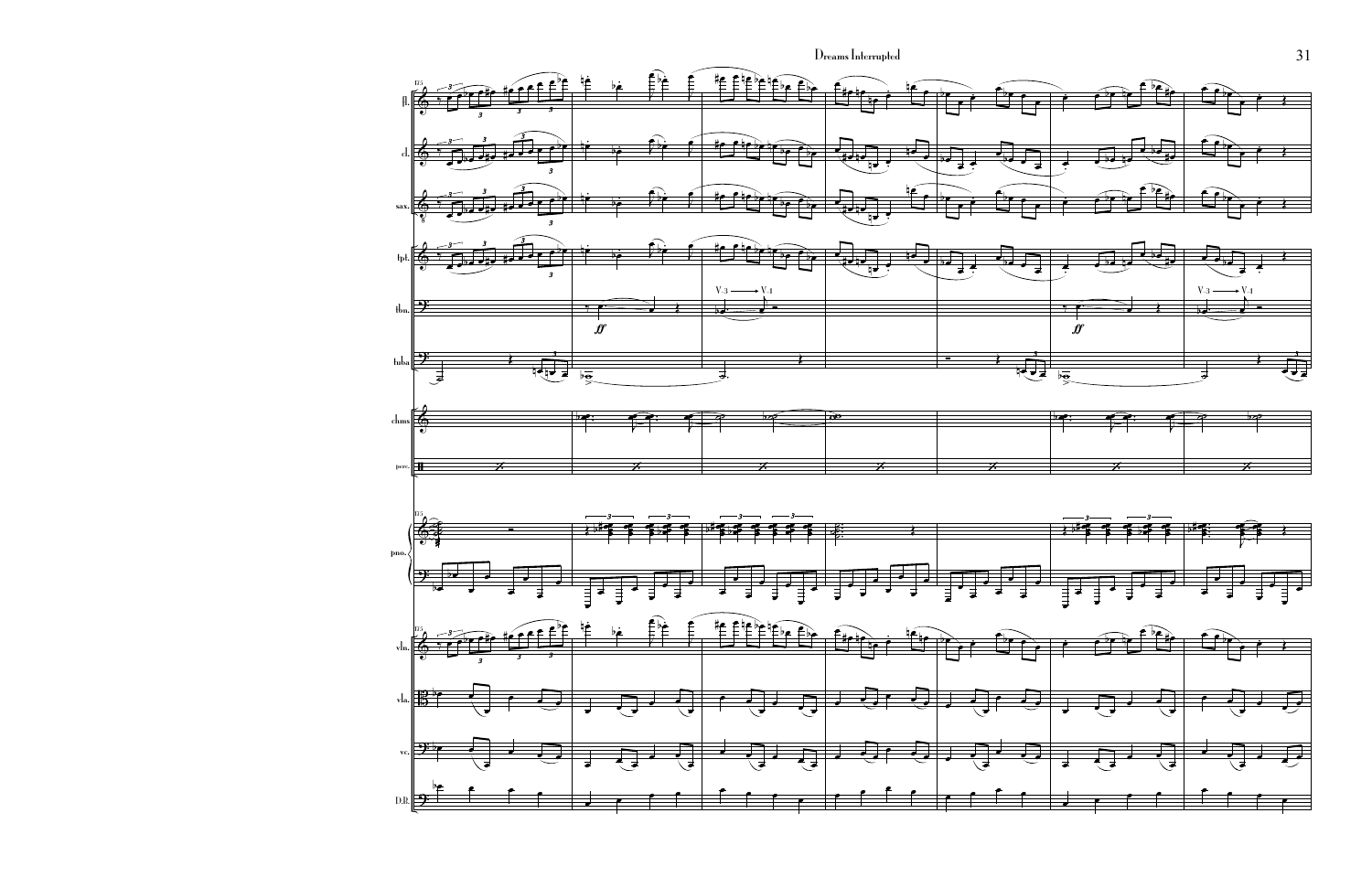![](_page_33_Figure_1.jpeg)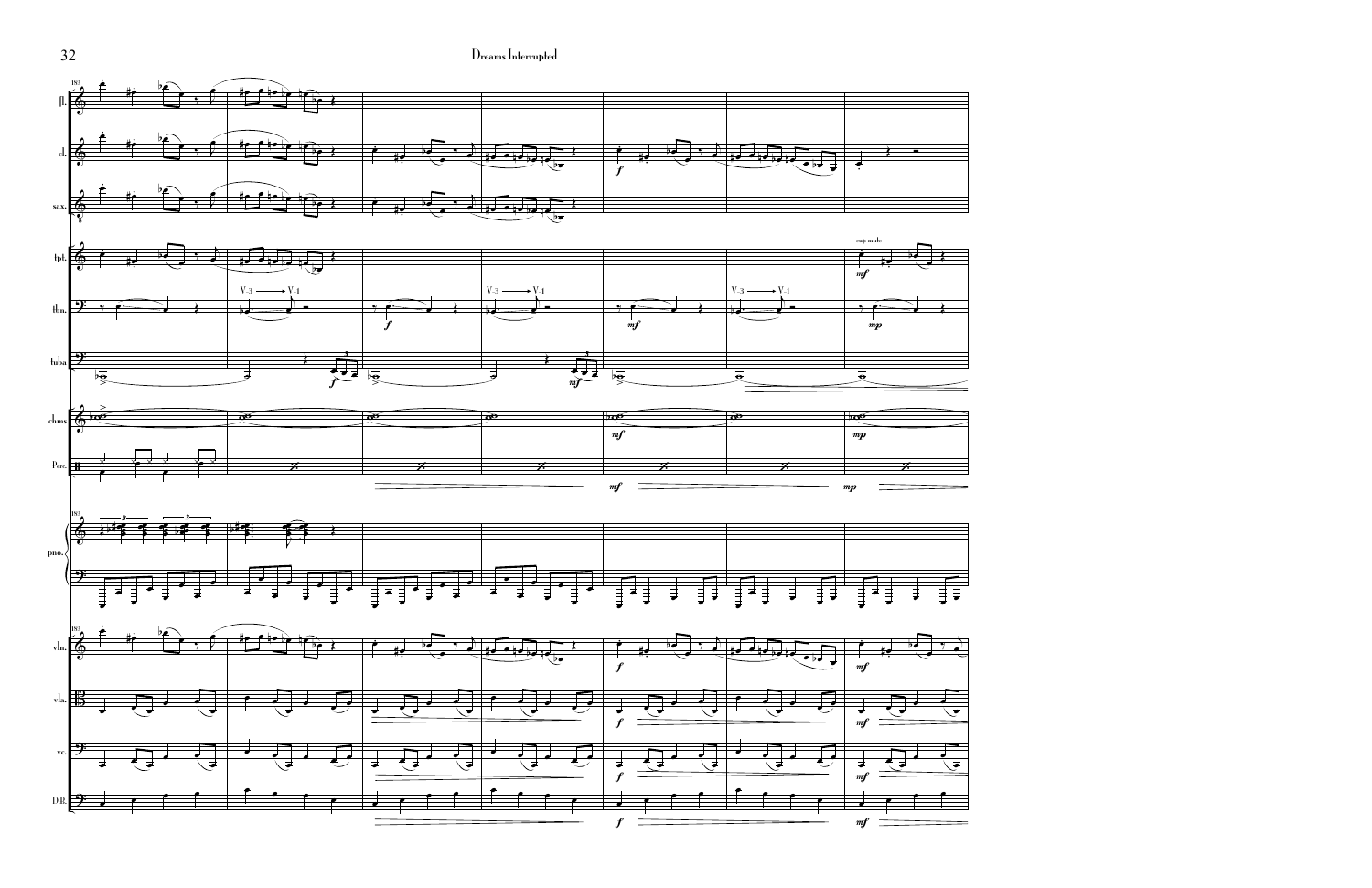![](_page_34_Figure_0.jpeg)

|  | ٠. |
|--|----|
|  |    |
|  |    |
|  |    |
|  |    |
|  |    |
|  |    |
|  |    |
|  |    |
|  |    |
|  |    |
|  |    |
|  |    |
|  | ٠  |
|  |    |
|  | ٠  |
|  |    |
|  |    |
|  |    |
|  |    |
|  |    |
|  |    |
|  |    |
|  |    |
|  |    |
|  |    |
|  |    |
|  |    |
|  | ٠  |
|  | ı. |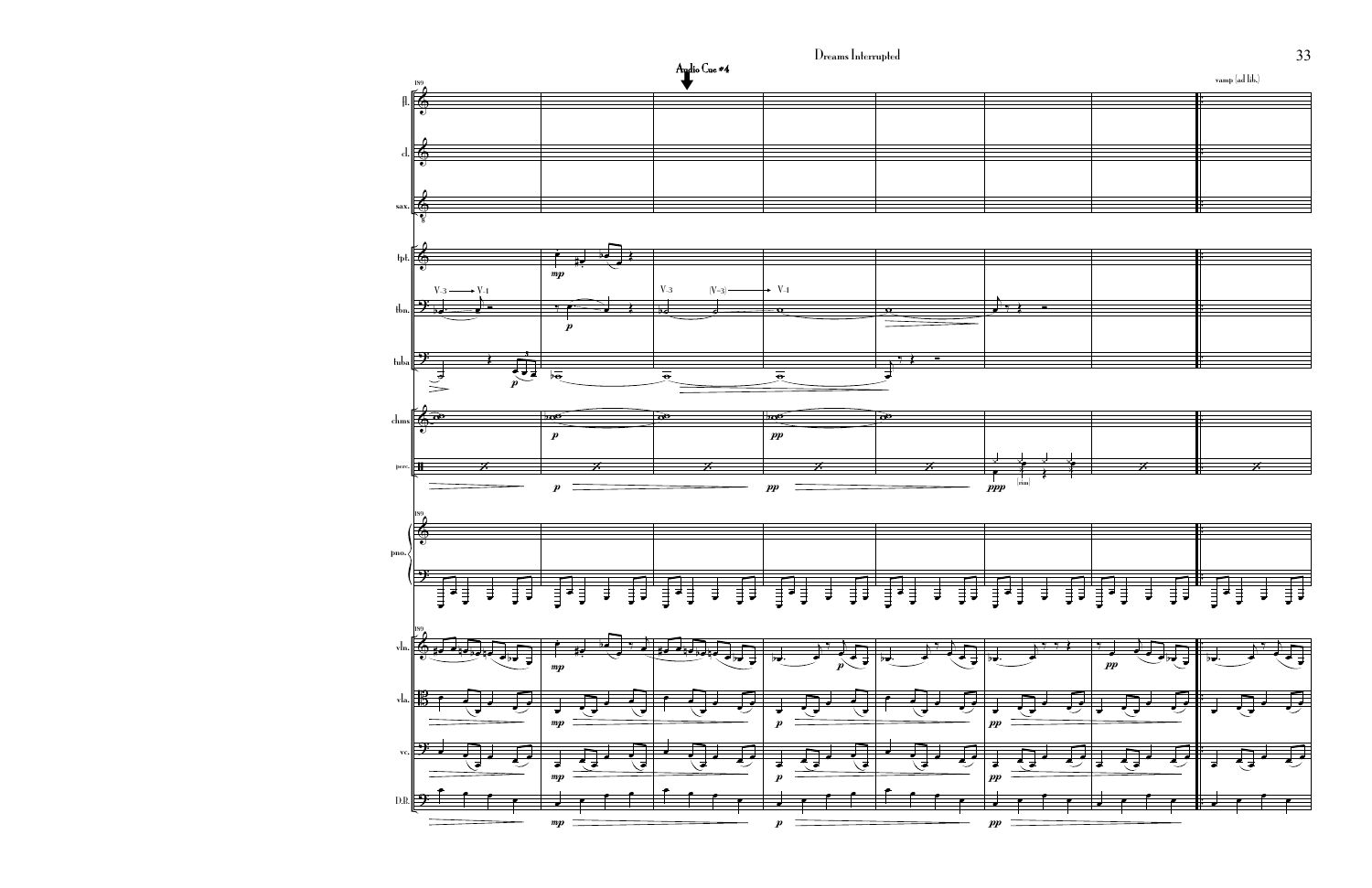![](_page_35_Figure_2.jpeg)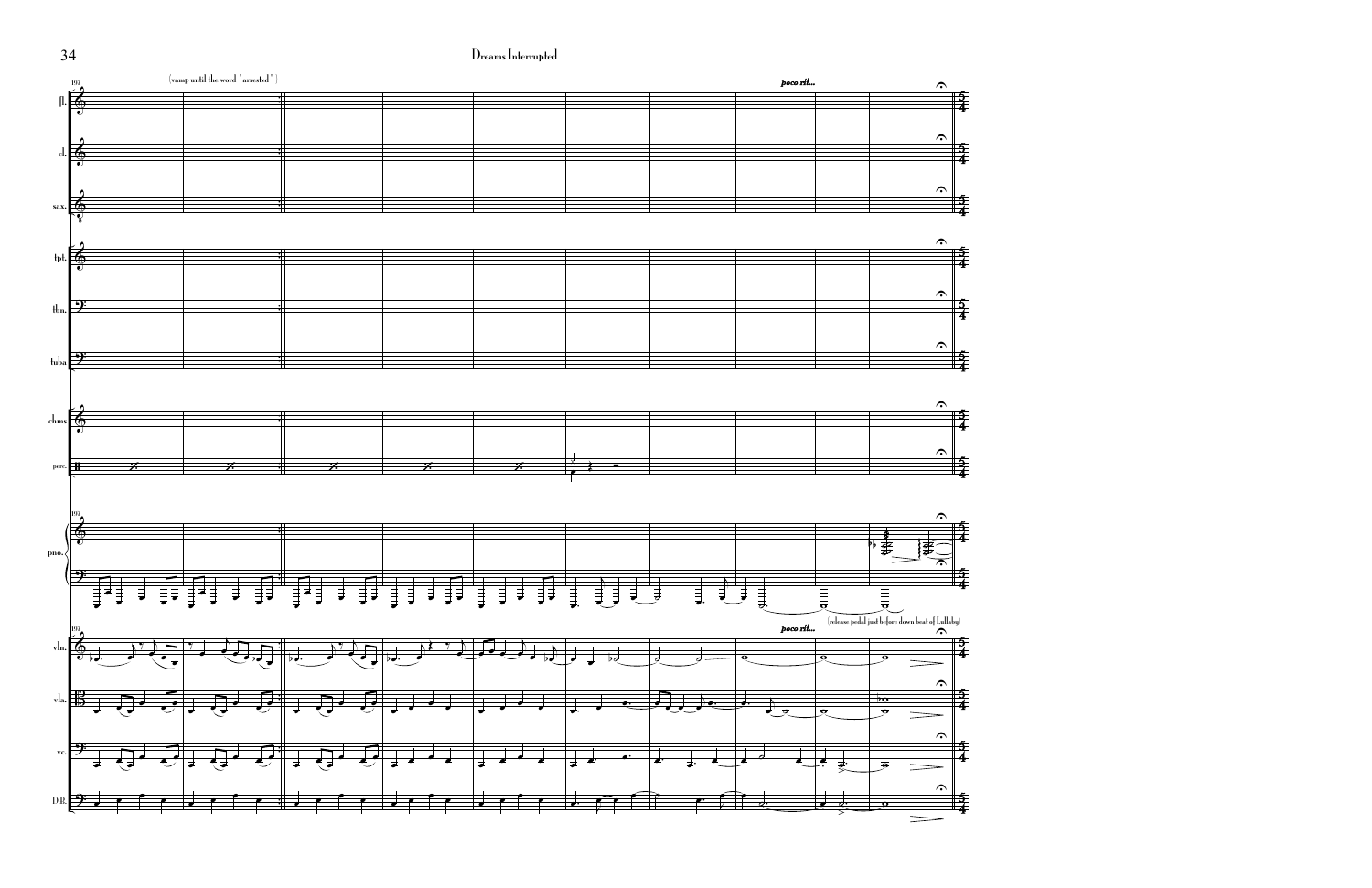![](_page_36_Figure_0.jpeg)

![](_page_36_Figure_1.jpeg)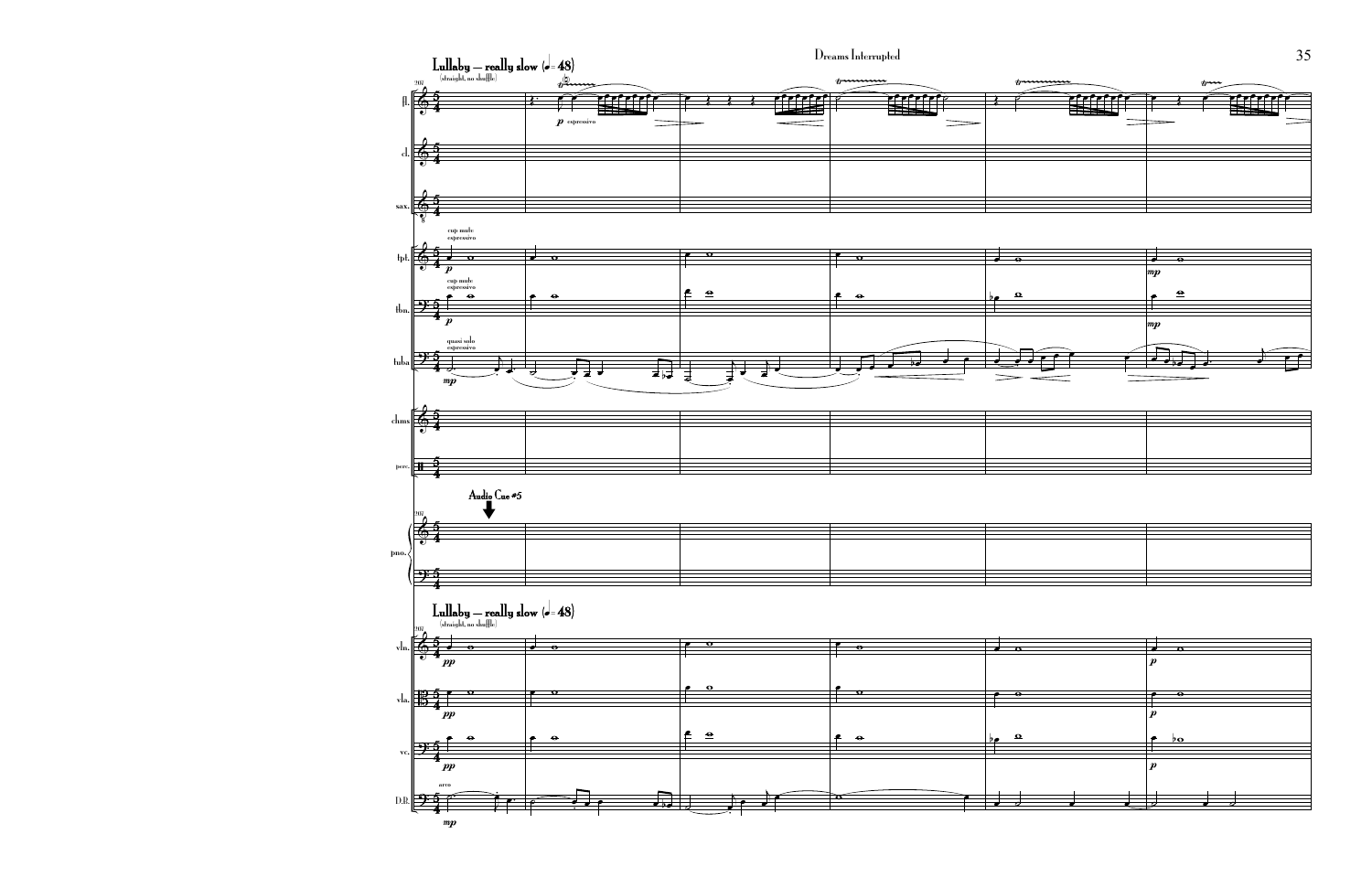36 Dreams Interrupted

![](_page_37_Figure_1.jpeg)